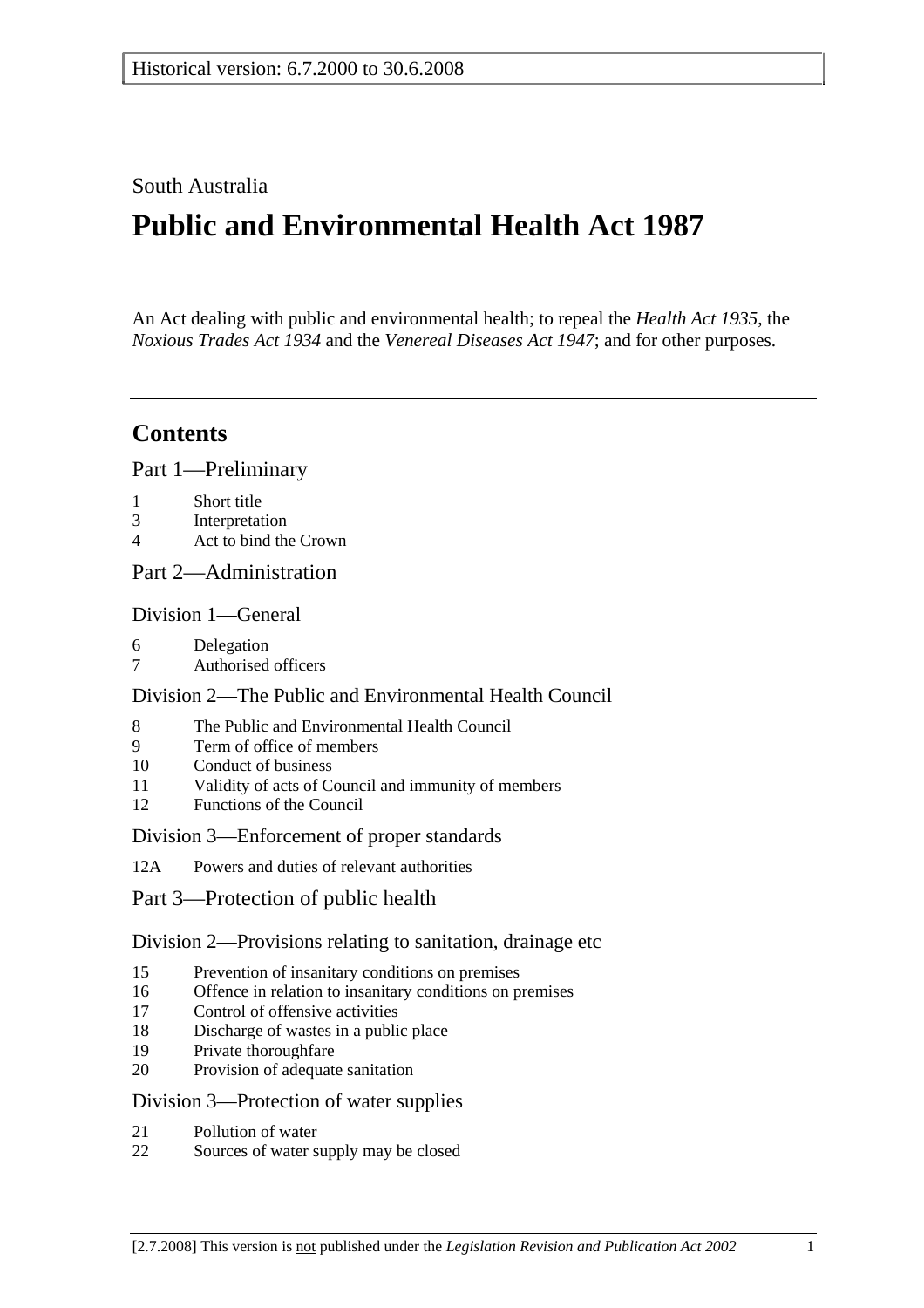### Division 4—Action on default, recovery of costs etc

- 23 Action on default
- 24 Recovery of costs by one person from another

### Division 5—Appeals

- 25 Grounds for, and manner of, appeal
- 26 Constitution of special committee
- 27 Proceedings of review committee
- 28 Determination of an appeal
- 29 Further appeal

### Part 4—Notifiable diseases and the prevention of infection

### Division 1—Notification of diseases

30 Notification

### Division 2—Examination and treatment of diseases

- 31 Power of Commission to require a person to undergo an examination
- 32 Power of Commission, in the interests of public health, to detain persons suffering from diseases
- 33 Power of Commission to give directions to persons suffering from diseases
- 34 Right of appeal against a decision of a magistrate

### Division 3—Control and prevention of infection

- 35 Reporting to local councils
- 36 Action to prevent the spread of infection
- 37 Person infected with disease must prevent transmission to others

### Part 5—Miscellaneous

- 38 Inspections etc
- 39 Councils may appoint officers of health
- 40 Immunity from liability
- 41 Power to require information
- 42 Confidentiality
- 42A Provision of certain information
- 43 Manner of giving notice
- 43A Person infested with vermin must prevent transmission to others
- 44 Reporting
- 45 Offences
- 46 Offences by bodies corporate
- 47 Regulations

### Schedule 1—Notifiable diseases

## Schedule 2—Controlled notifiable diseases

## Schedule 3—Repeal of certain Acts and transitional provisions

1 Repeal of certain Acts

## Legislative history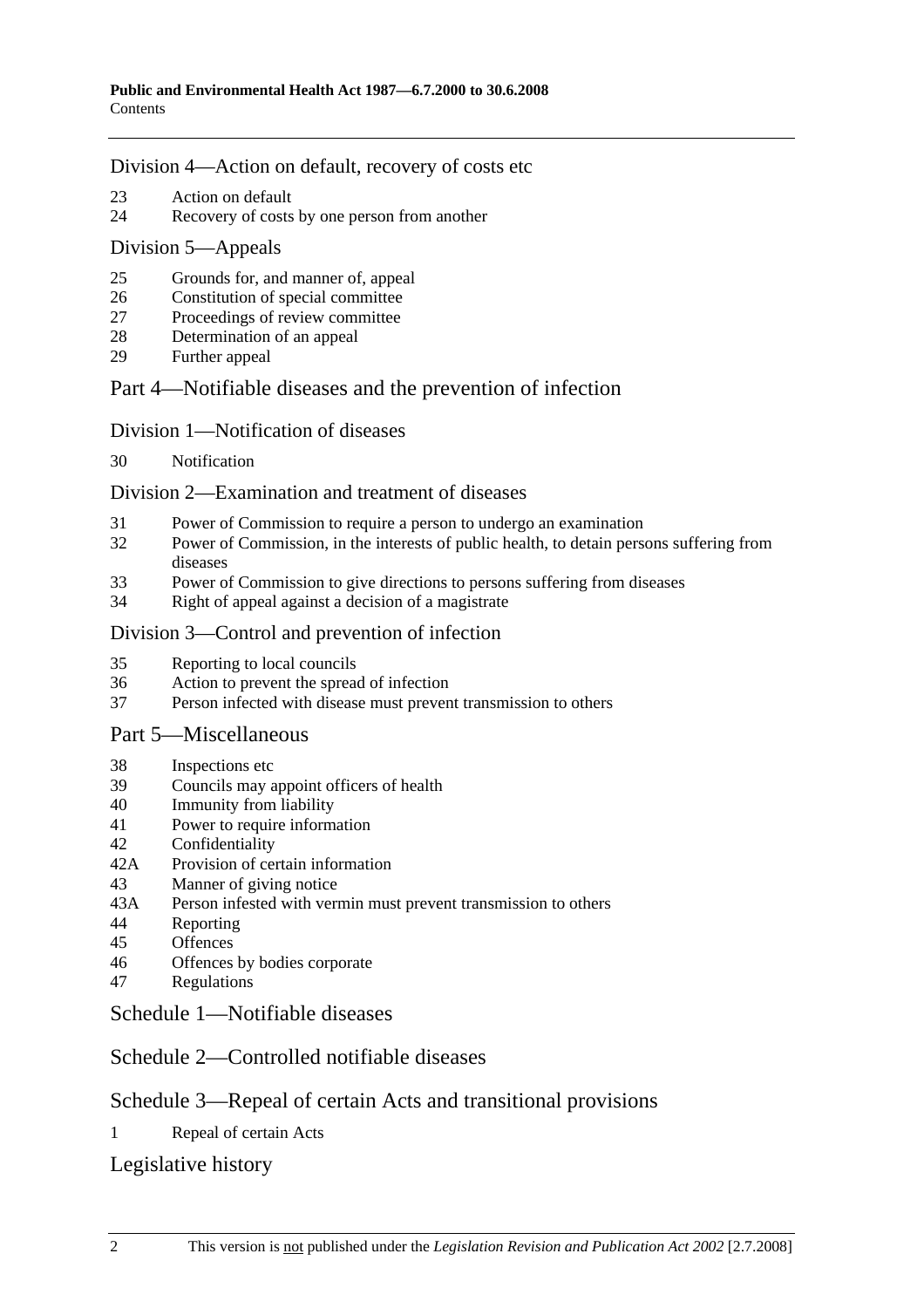Appendix—Divisional penalties and expiation fees

### **The Parliament of South Australia enacts as follows:**

## **Part 1—Preliminary**

### **1—Short title**

This Act may be cited as the *Public and Environmental Health Act 1987*.

### **3—Interpretation**

(1) In this Act, unless the contrary intention appears—

*the authority* means—

- (a) in relation to a local government area—the local council for that area; and
- (b) in relation to a part of the State that is not within a local government area the Minister,

(but where powers are withdrawn from a local council and vested in the Minister or the Minister is, by agreement with a local council, discharging duties of the council, a reference to the authority in relation to those powers or duties is a reference to the Minister rather than that council);

*authorised officer* means a person—

- (a) holding an appointment as an authorised officer under Part 2; or
- (b) authorised by the Minister to exercise the powers of an authorised officer under this Act;

*building* includes a structure;

*child* means a person under the age of 16 years;

*the Commission* means the South Australian Health Commission;

*controlled notifiable disease* means—

- (a) a notifiable disease included in Schedule 2; or
- (b) a notifiable disease prescribed by regulation to be a controlled notifiable disease;

*controlling authority* means a controlling authority constituted under the *Local Government Act 1934*;

*the Council* means the Public and Environmental Health Council constituted under Part 2;

*the Department* means the department of the Minister to whom the administration of this Act is committed;

*director* of a body corporate includes any member of the governing body of the body corporate;

*local council* means a council constituted under the *Local Government Act 1934*;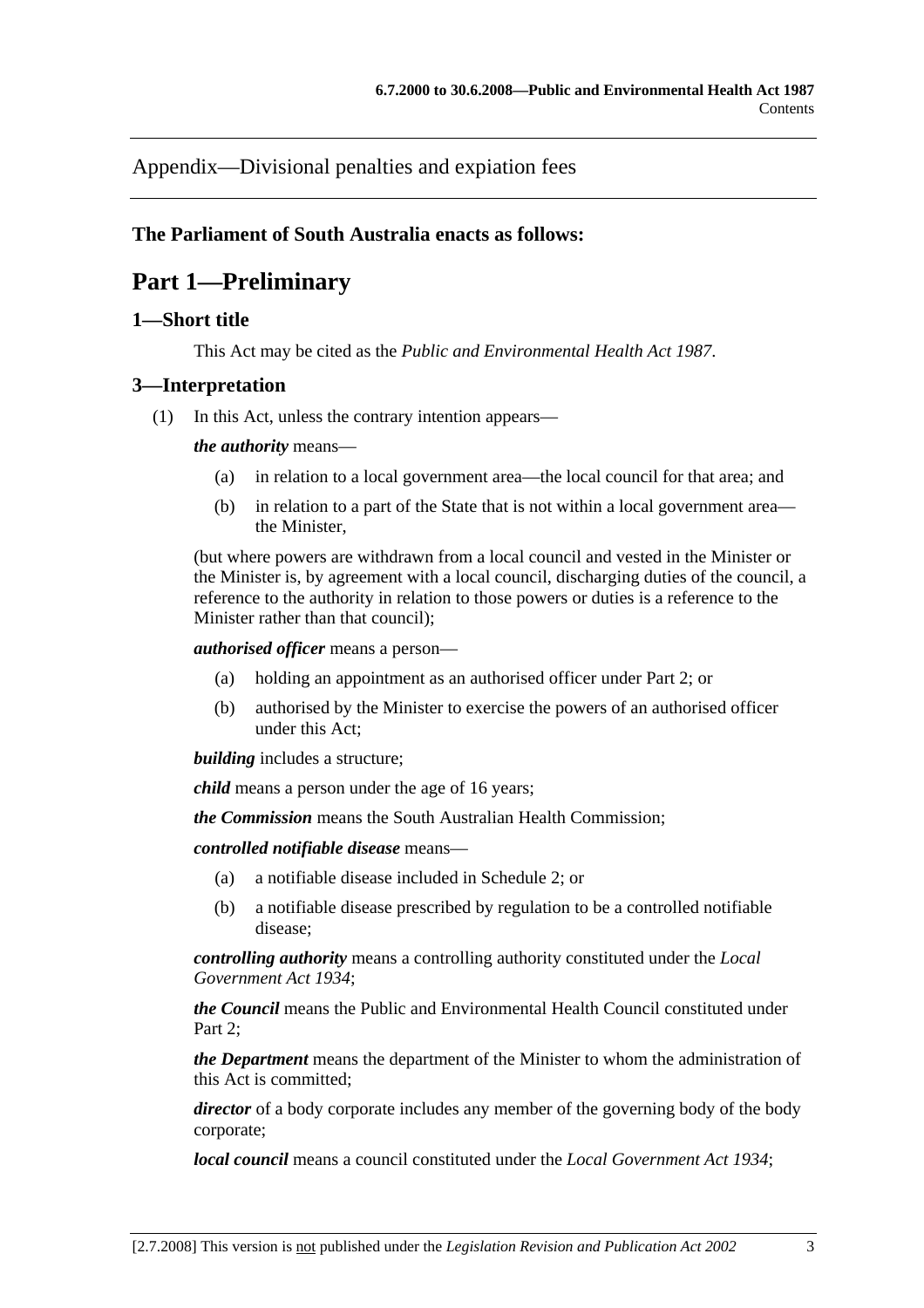*medical practitioner* means a legally qualified medical practitioner;

*notifiable disease* means—

- (a) a communicable disease included in Schedule 1; or
- (b) a communicable disease prescribed by regulation to be a notifiable disease;

*occupier*, in relation to premises, means a person who has, or is entitled to, possession or control of the premises and includes a person who is in charge of the premises;

*owner*, in relation to premises, includes an occupier of the premises;

*place of public assembly* includes a building (in public or private ownership) at which more than 20 persons gather on a regular or irregular basis;

*pollution*, in relation to water, connotes a degree of impurity that renders the water unfit for human consumption;

*premises* means—

- (a) any land, building or place (including a public place, or a movable building or structure); or
- (b) a part of premises;

*public place* includes a place to which the public ordinarily has access;

*refuse* includes rubbish and other forms of waste material;

*vehicle* includes an aircraft or vessel;

*vermin* includes lice, fleas and mites;

*waste control system* means any system that provides for the collection, treatment or disposal of human, commercial or industrial waste through—

- (a) a drainage or sewerage system; or
- (b) a system of pipes, pumps, appliances, plant or storage or treatment facilities that deals with the waste in solid or liquid form, or in a combination of both; or
- (c) a system that incorporates the use of biological, chemical or artificial means, or any combination of such means, to collect, treat or dispose of the waste, or any residues,

and includes any fixture, fitting, appliance, plant or process associated with any such system but does not include any system of a class excluded by regulation from the ambit of this definition;

*water supply* includes any natural or artificial accumulation or source of water.

- (2) Premises are in an insanitary condition if—
	- (a) the condition of the premises gives rise to a risk to health; or
	- (b) the premises are so filthy or neglected that there is a risk of infestation by rodents or other pests; or
	- (c) the condition of the premises is such as to cause justified offence to the owner of any land in the vicinity; or
	- (d) offensive material or odours are emitted from the premises; or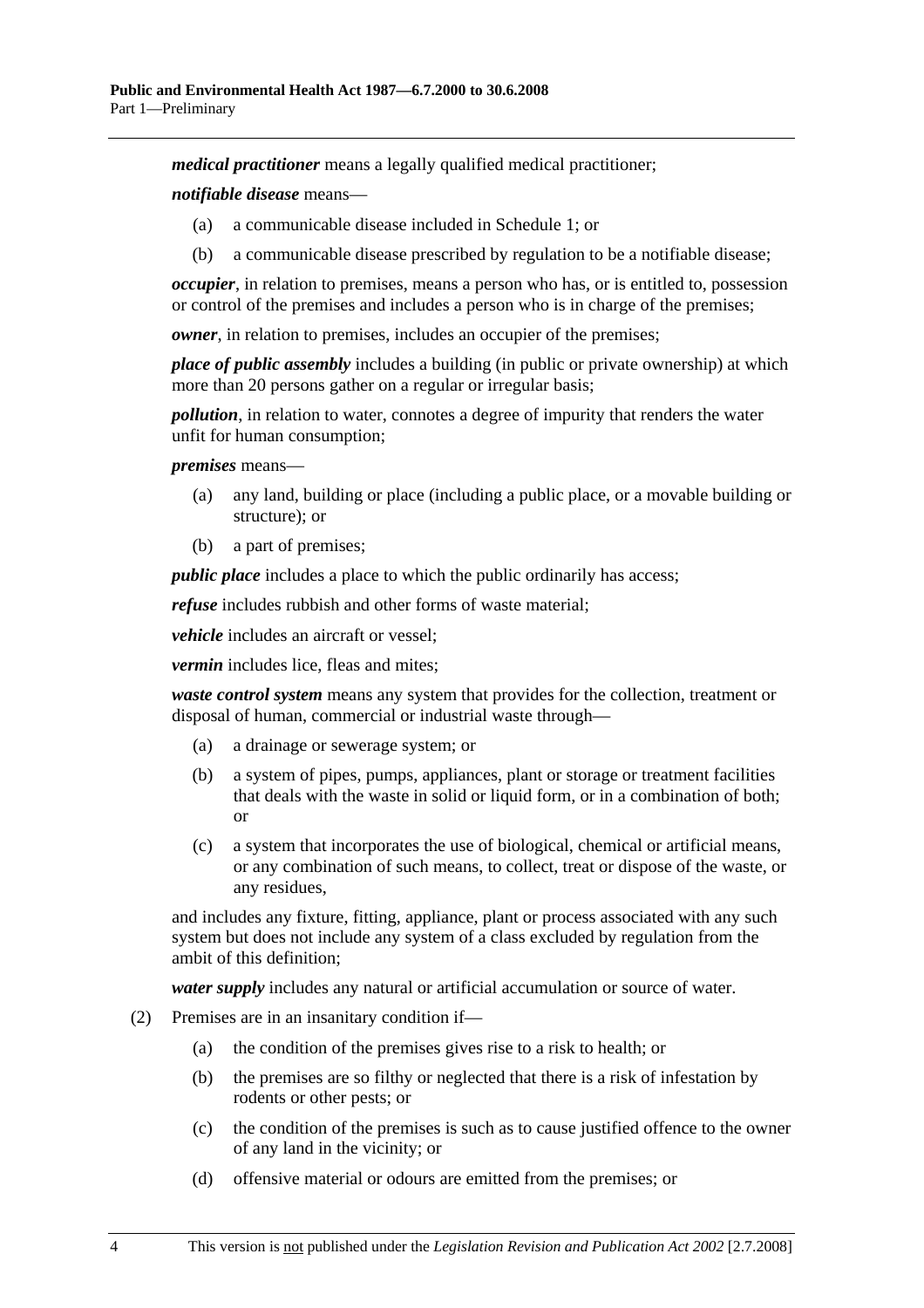(e) the premises are for some other reason justifiably declared by the authority to be in an insanitary condition.

**Note—** 

For definition of divisional penalties (and divisional expiation fees) see Appendix.

### **4—Act to bind the Crown**

This Act binds the Crown.

## **Part 2—Administration**

## **Division 1—General**

### **6—Delegation**

- (a1) The Minister may, by instrument in writing, delegate any of the Minister's powers or functions under this Act.
- (1) The Commission or a local council may, by instrument in writing, delegate any of its powers or functions under this Act.
- (1a) A power or function delegated under this section may, if the instrument of delegation so provides, be further delegated.
- (2) A delegation under this section—
	- (a) may be absolute or conditional; and
	- (b) does not derogate from the powers of the delegator to act in a matter; and
	- (c) is revocable at will.
- (3) No delegation may be made to a local council under this section without the concurrence of the local council.
- (4) The Minister or the Commission must not revoke a delegation made to a local council under this section without first consulting with the local council.

### **7—Authorised officers**

- (1) Authorised officers may be appointed by the Minister or a local council.
- (2) Subject to subsection (3), a person is not eligible for appointment as an authorised officer unless the person—
	- (a) holds qualifications approved by the Minister; or
	- (b) held, immediately before the commencement of this Act, an appointment as an officer or health surveyor under the *Health Act 1935*.
- (3) Where, in the opinion of the Minister, a local council cannot reasonably be expected to appoint a qualified person as an authorised officer, the local council may, with the consent of the Minister, appoint a person as an authorised officer even though he or she does not comply with subsection (2).
- (4) The Minister must not appoint an officer or employee of a local council as an authorised officer unless the local council consents to the appointment.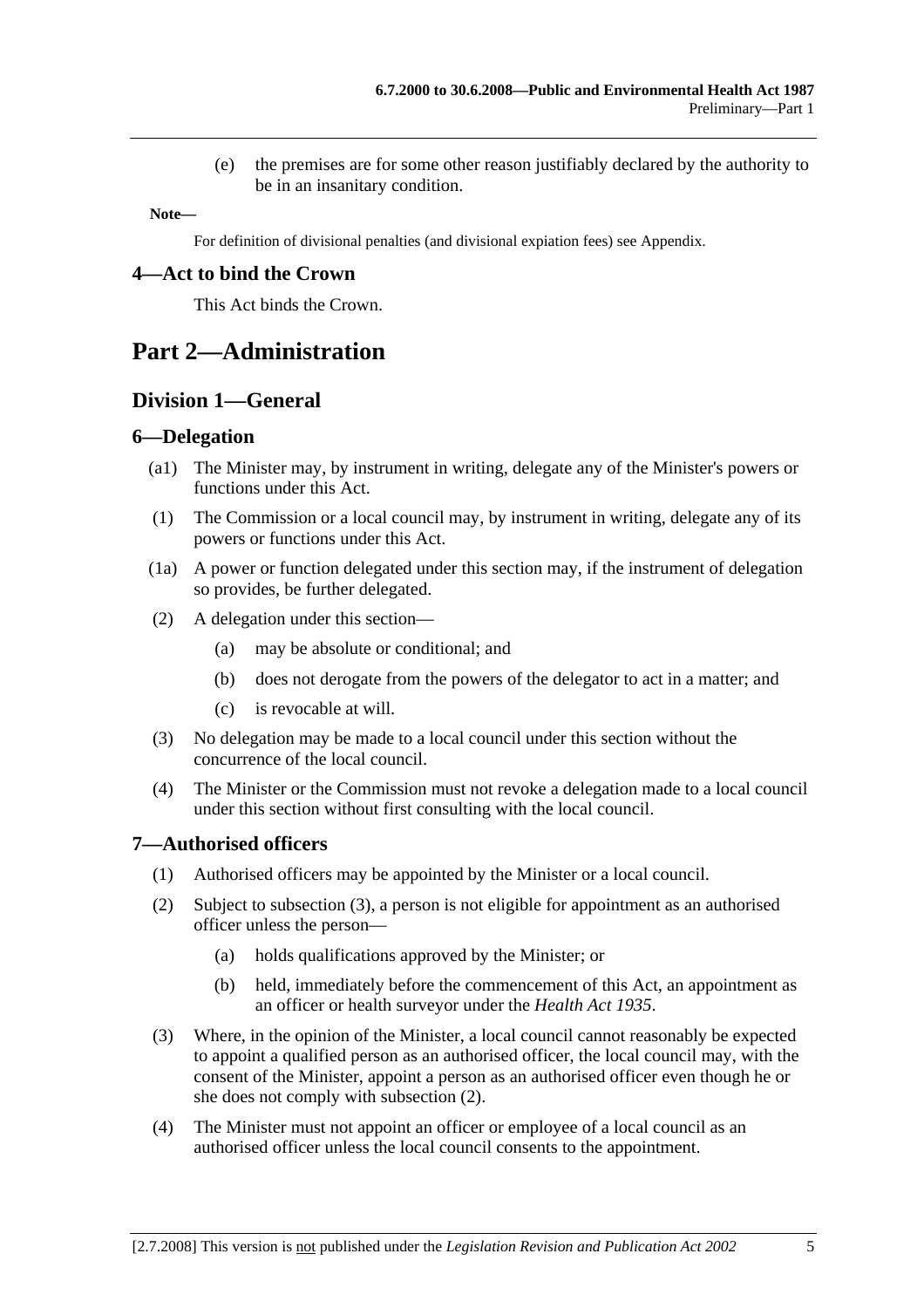(5) Every authorised officer must be furnished with a certificate of authority and the certificate must be produced by the authorised officer on demand.

## **Division 2—The Public and Environmental Health Council**

### **8—The Public and Environmental Health Council**

- (1) The Public and Environmental Health Council is established.
- (2) The Council will consist of six members appointed by the Governor, of whom—
	- (a) one (the presiding member) will be a member of the staff of the Department; and
	- (b) two will be persons selected by the Minister from a panel of five nominated by the Executive Council of the Local Government Association of South Australia; and
	- (c) two will be persons nominated by the Minister, being persons who are qualified in, and have extensive experience in, public and environmental health; and
	- (d) one will be an officer or employee of a local council, selected by the Minister from a panel of three nominated by the Australian Institute of Health Surveyors (South Australian Division).
- (3) Where the Minister, by notice in writing, requests a body to make nominations for the purposes of this section, and the body fails to make the nominations within the time allowed in the notice, a person may be appointed to the Council on the Minister's nomination and that member will be taken to have been appointed on the nomination of the body in default.
- (4) The Governor may appoint a suitable person to be the deputy of a member of the Council, and the deputy may, in the absence of that member, act as a member of the Council.
- (5) The provisions of this section relating to the qualification and nomination of a member extend to a deputy to that member.

### **9—Term of office of members**

- (1) Subject to this section, a member of the Council will be appointed for a term of three years.
- (3) A member of the Council is, on the expiration of a term of office, eligible for reappointment.
- (4) The Governor may remove a member of the Council from office if the member—
	- (a) becomes mentally or physically incapable of carrying out official duties satisfactorily; or
	- (b) is guilty of neglect of duty or dishonourable conduct.
- (5) The office of a member of the Council becomes vacant if the member—
	- (a) dies; or
	- (b) completes a term of office and is not reappointed; or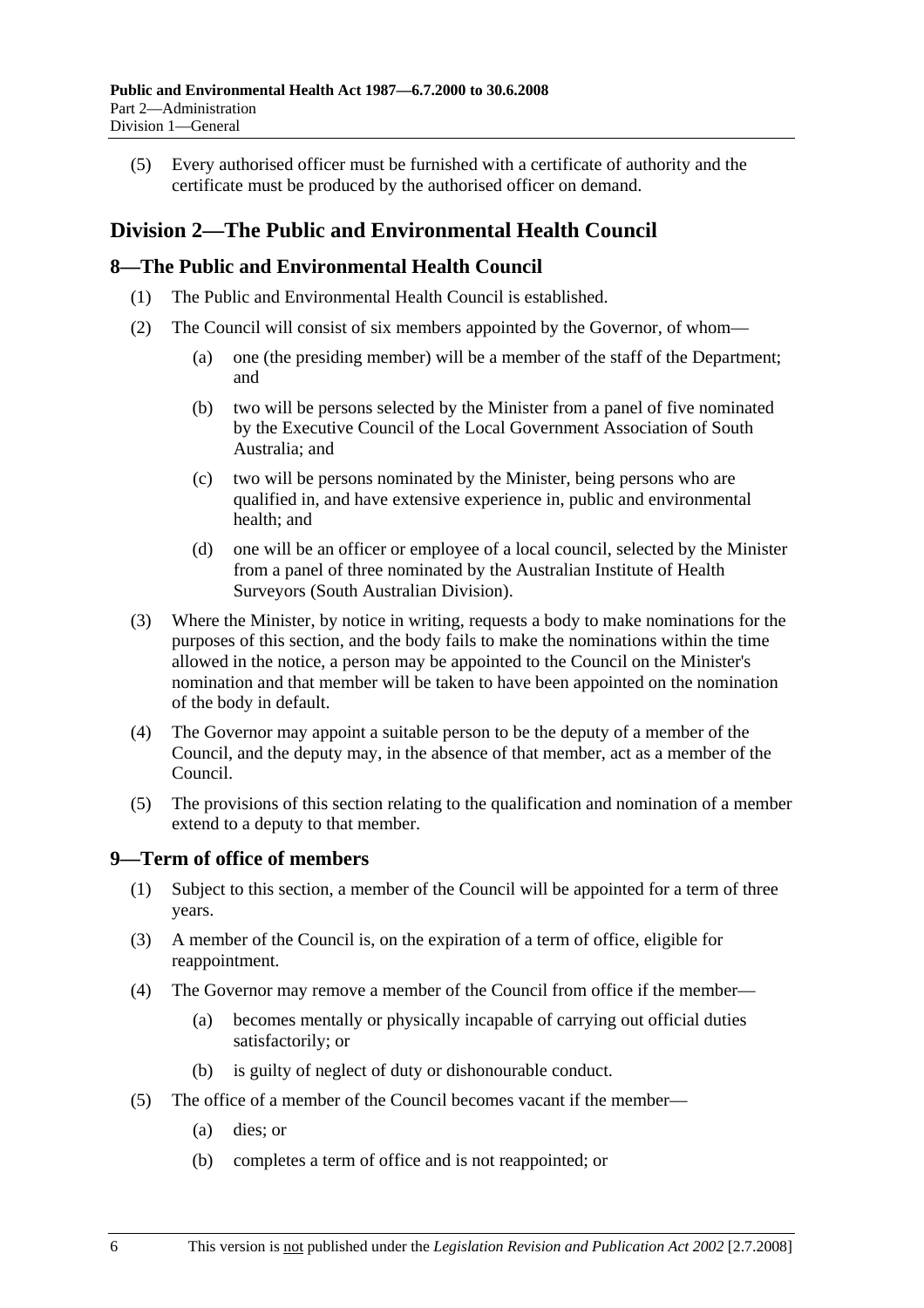- (c) resigns by written notice addressed to the Minister; or
- (d) is removed from office by the Governor pursuant to subsection (4).
- (6) On the office of a member of the Council becoming vacant, a person must be appointed to that office in accordance with this Act (but a person who is to fill a casual vacancy in the office of a member will only be appointed for the balance of the term of the person's predecessor).

#### **10—Conduct of business**

- (1) The presiding member will, if present at a meeting of the Council, preside at that meeting and, in the absence of that member, his or her deputy will preside.
- (2) If a person is not available to preside at a meeting of the Council in accordance with subsection (1), the members present may elect one of their number to preside at the meeting.
- (3) Four members constitute a quorum of the Council.
- (4) A decision carried by a majority of the votes cast by the members present at a meeting of the Council is a decision of the Council.
- (5) Each member present at a meeting of the Council is entitled to one vote on a question arising for decision at the meeting and, in the event of an equality of votes, the person presiding is entitled to a second, or casting, vote.
- (6) Subject to this Act, the business of the Council may be conducted in such manner as it determines.

### **11—Validity of acts of Council and immunity of members**

- (1) An act or proceeding of the Council is not invalid by reason only of a vacancy in its membership or a defect in the appointment of a member.
- (2) No liability attaches to a member of the Council for an act or omission by that member or the Council in good faith in the exercise, performance or discharge, or purported exercise, performance or discharge, of the member's or the Council's powers, functions or duties under this Act.
- (3) A liability that would, but for subsection (2), lie against a member of the Council lies against the Crown.

### **12—Functions of the Council**

- (1) The functions of the Council are—
	- (a) to report (on its own initiative or at the request of the Commission or the Minister) to the Commission or the Minister on any matter relating to public or environmental health;
	- (b) to initiate, carry out or oversee programmes and activities designed to improve or promote public and environmental health;
	- (c) to promote or, with the approval of the Minister, conduct inquiries into any aspect of public and environmental health;
	- (d) to keep the operation, administration and enforcement of this Act under review and to recommend to the Minister any legislative or administrative change that appears necessary or appropriate;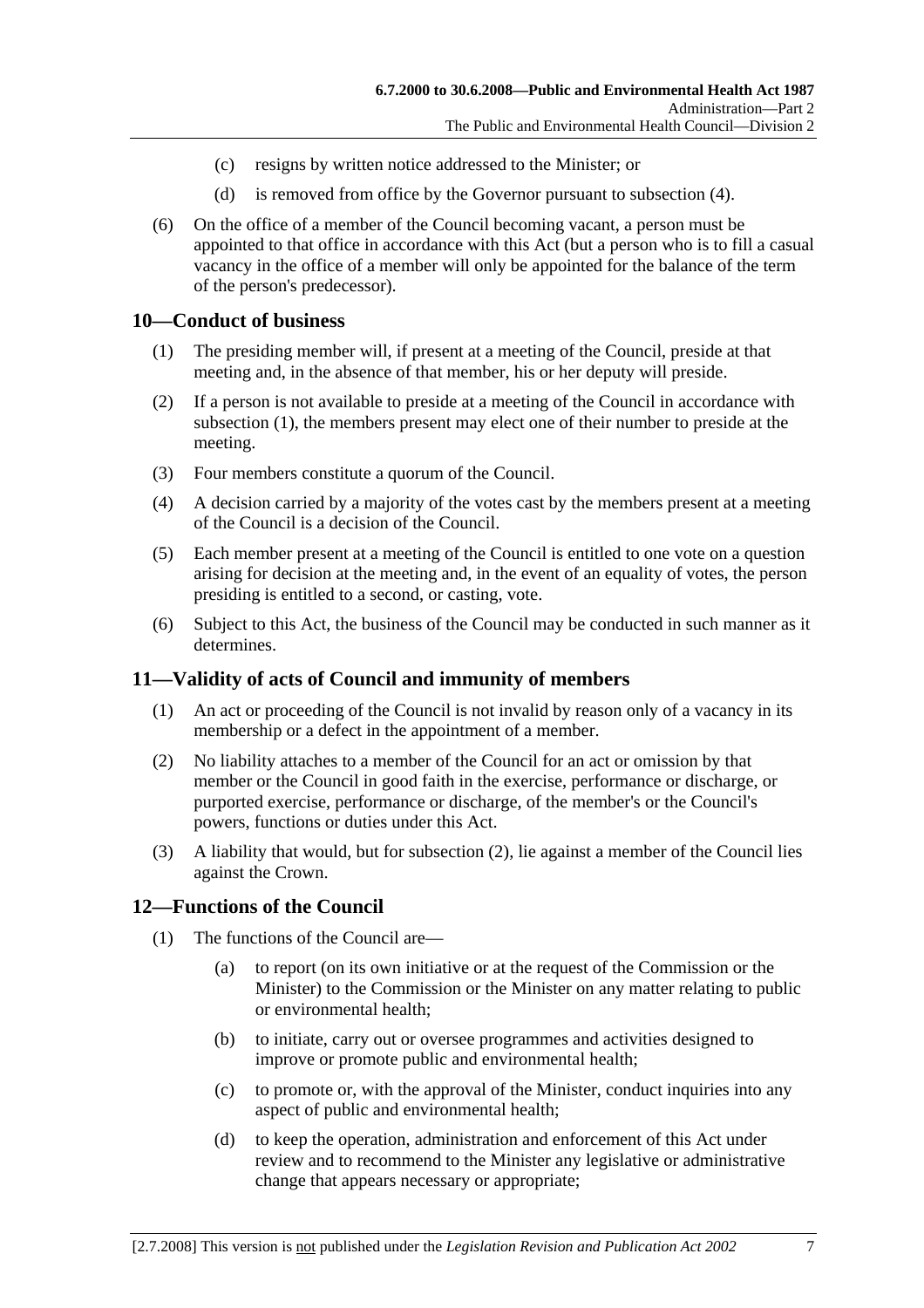- (e) to consider and report to the Minister on regulations proposed to be made under this Act;
- (f) to carry out any other function or duty assigned to the Council by the Minister or by or under this Act.
- (2) The Council may establish such committees and sub-committees as it thinks fit (which may, but need not consist of, or include, members of the Council) to advise it on any aspect of its functions under this Act.
- (3) The Council may, by instrument in writing, delegate any of its powers or functions under this Act.
- (4) A delegation under subsection (3)—
	- (a) may be absolute or conditional; and
	- (b) does not derogate from the powers of the Council itself; and
	- (c) is revocable at will.

## **Division 3—Enforcement of proper standards**

### **12A—Powers and duties of relevant authorities**

- (1) It is the duty of the Minister—
	- (a) to promote proper standards of public and environmental health in the State generally; and
	- (b) without derogating from the powers of a local council under this Act (but subject to this section), to take adequate measures to ensure that the provisions of this Act are observed within the State.
- (2) Subject to this section, it is the duty of a local council—
	- (a) to promote proper standards of public and environmental health in its area; and
	- (b) to take adequate measures to ensure that the provisions of Part 3 are observed in its area; and
	- (c) to take reasonable steps—
		- (i) to prevent the occurrence and spread of notifiable diseases within its area; and
		- (ii) to prevent any infestation or spread of vermin, rodents or other pests within its area.
- (3) If, in the opinion of the Council, a local council has failed to discharge its duty under this section, the Council must consult with the local council in relation to the matter.
- (4) If, after taking action to comply with subsection (3), the Council considers that the matter remains unresolved, the Council may take such action as appears appropriate.
- (5) Without limiting the generality of subsection (4), the Council may, by notice in the Gazette, withdraw powers from a local council and transfer them to the Minister.
- (6) Before taking action under subsection (5)—
	- (a) the Council must, by notice in writing—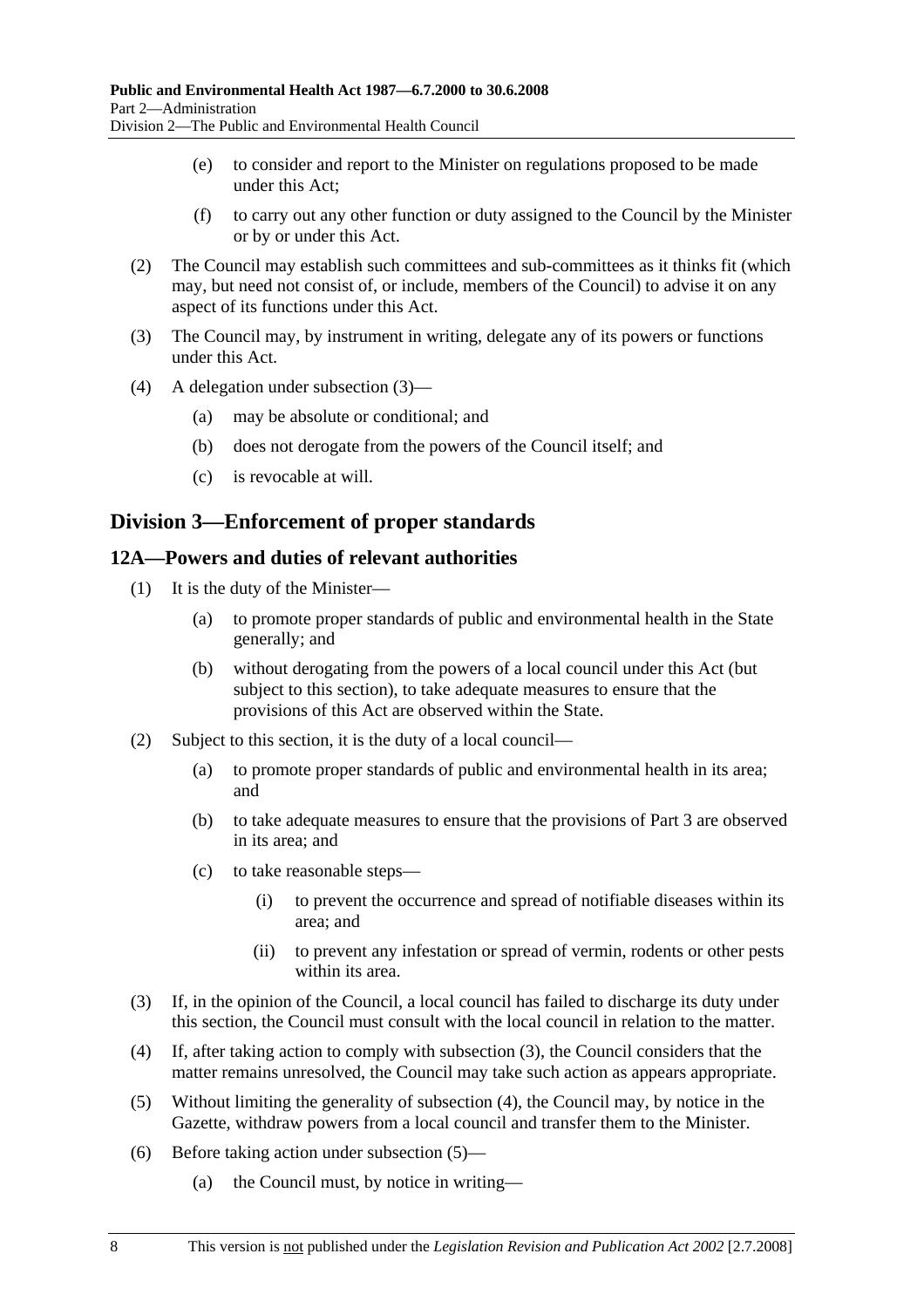- (i) inform the local council of its proposed course of action (setting out the grounds on which that action is proposed); and
- (ii) invite the local council to make written submissions in relation to the matter; and
- (b) if the local council so requests in written submissions to the Council—the Council must discuss the matter with a delegation representing the local council.
- (7) The Council must, as soon as is reasonably practicable after publishing a notice under subsection (5), furnish the local council with written reasons for its decision.
- (8) The Minister may recover as a debt costs and expenses reasonably incurred in exercising powers transferred under subsection (5) from the local council from which the powers are withdrawn.
- (9) The Council may, by subsequent notice in the Gazette, revoke a notice under subsection (5).
- (10) The Minister may agree to discharge on behalf of a local council any part of its duty under subsection (2).
- (11) An agreement under subsection (10) may be made subject to conditions and limitations.
- (12) Where the Minister enters into an agreement under subsection (10), the Minister is, to the extent contemplated by the agreement, vested with the powers of the local council in respect of which the agreement is made.
- (13) A breach of duty under this section does not give rise to any civil liability.

# **Part 3—Protection of public health**

## **Division 2—Provisions relating to sanitation, drainage etc**

### **15—Prevention of insanitary conditions on premises**

- (1) If premises are in an insanitary condition, the authority may, by notice in writing, require an owner of the premises or any other person who is apparently responsible for causing the insanitary condition or allowing the insanitary condition to occur—
	- (a) to take specified action to improve the condition of the premises; or
	- (b) to desist from a specified activity to which the condition of the premises is apparently attributable.
- (2) If residential premises are, by reason of their insanitary condition, unfit for human habitation, the authority may include in a notice under subsection (1), a direction that, after a date specified in the notice, the premises must not be occupied until—
	- (a) specified action to render the premises fit for human habitation has been taken; and
	- (b) the authority is satisfied that the premises are fit for human habitation.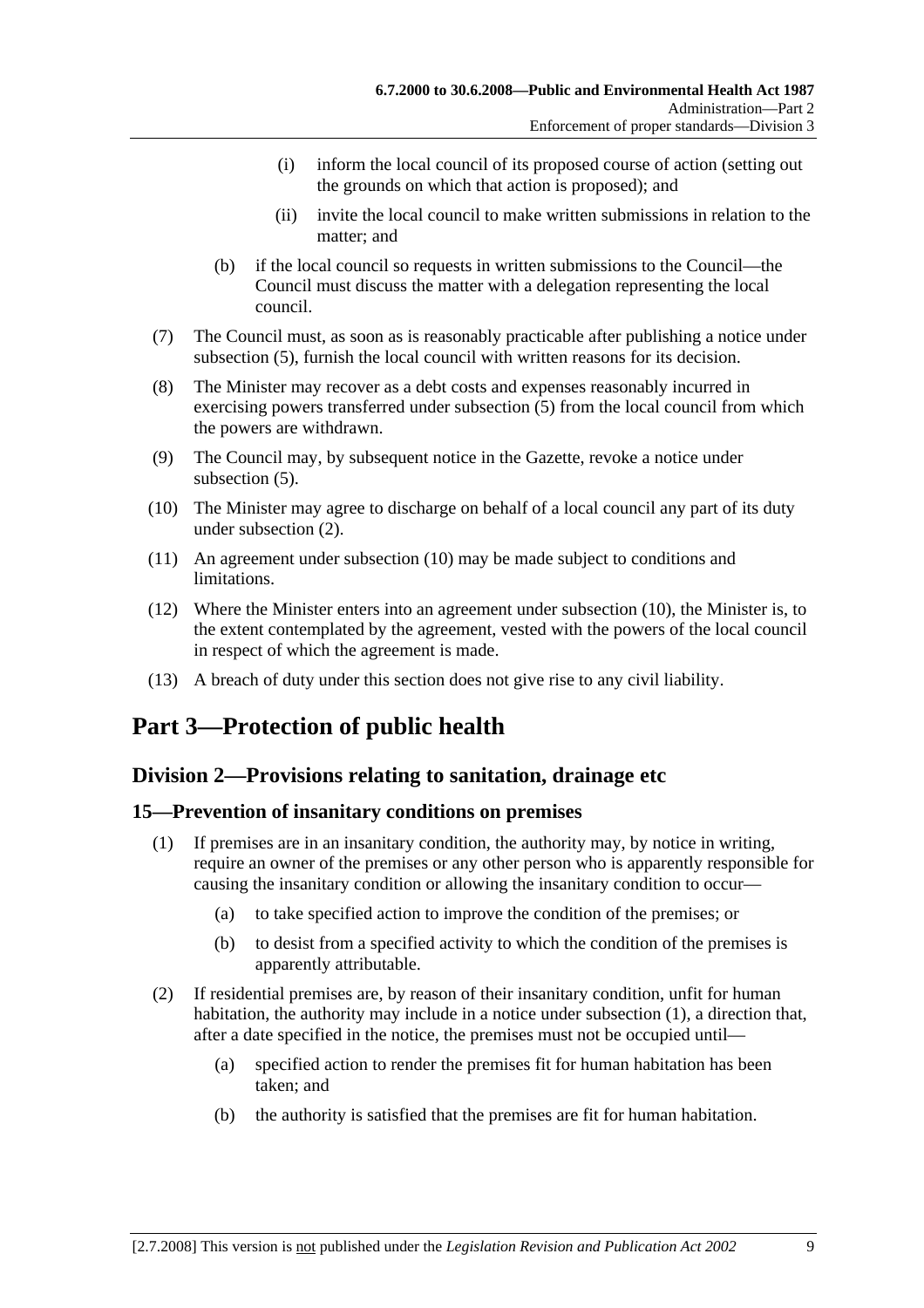(3) A person to whom a notice under subsection (1) is addressed shall not, without reasonable excuse, fail to comply with the notice.

Penalty: Division 5 fine.

Expiation fee: Division 6 fee.

- (4) Where a notice under subsection (1) includes a direction under subsection (2), the authority must have a copy of the notice affixed to a conspicuous part of the premises to which it relates.
- (5) A person shall not, knowing that a direction exists under subsection (2), occupy premises in contravention of that direction.

Penalty: Division 6 fine.

Expiation fee: Division 7 fee.

 (6) The authority may, by further notice in writing, vary or revoke a notice given under this section.

### **16—Offence in relation to insanitary conditions on premises**

 (1) If premises are in an insanitary condition, any person who is responsible for causing the condition or allowing the condition to occur is guilty of an offence.

Penalty: Division 5 fine.

Expiation fee: Division 6 fee.

 (2) It is a defence to a charge for an offence against subsection (1) to prove that there is a reasonable excuse for the condition of the premises.

### **17—Control of offensive activities**

- (1) If an activity—
	- (a) gives rise to a risk to health; or
	- (b) results in the emission of offensive material or odours,

the authority may, by notice in writing to the person responsible for the activity, require that person to desist from the activity or to observe requirements stipulated in the notice in relation to the carrying on of the activity.

 (2) A person who, without reasonable excuse, fails to comply with a notice under subsection (1) is guilty of an offence.

Penalty: Division 5 fine.

Expiation fee: Division 6 fee.

### **18—Discharge of wastes in a public place**

- (1) A person who discharges waste into a public place is guilty of an offence. Penalty: Division 3 fine.
- (2) A person who, without lawful permission, discharges waste into premises of which he or she is not an owner is guilty of an offence.

Penalty: Division 3 fine.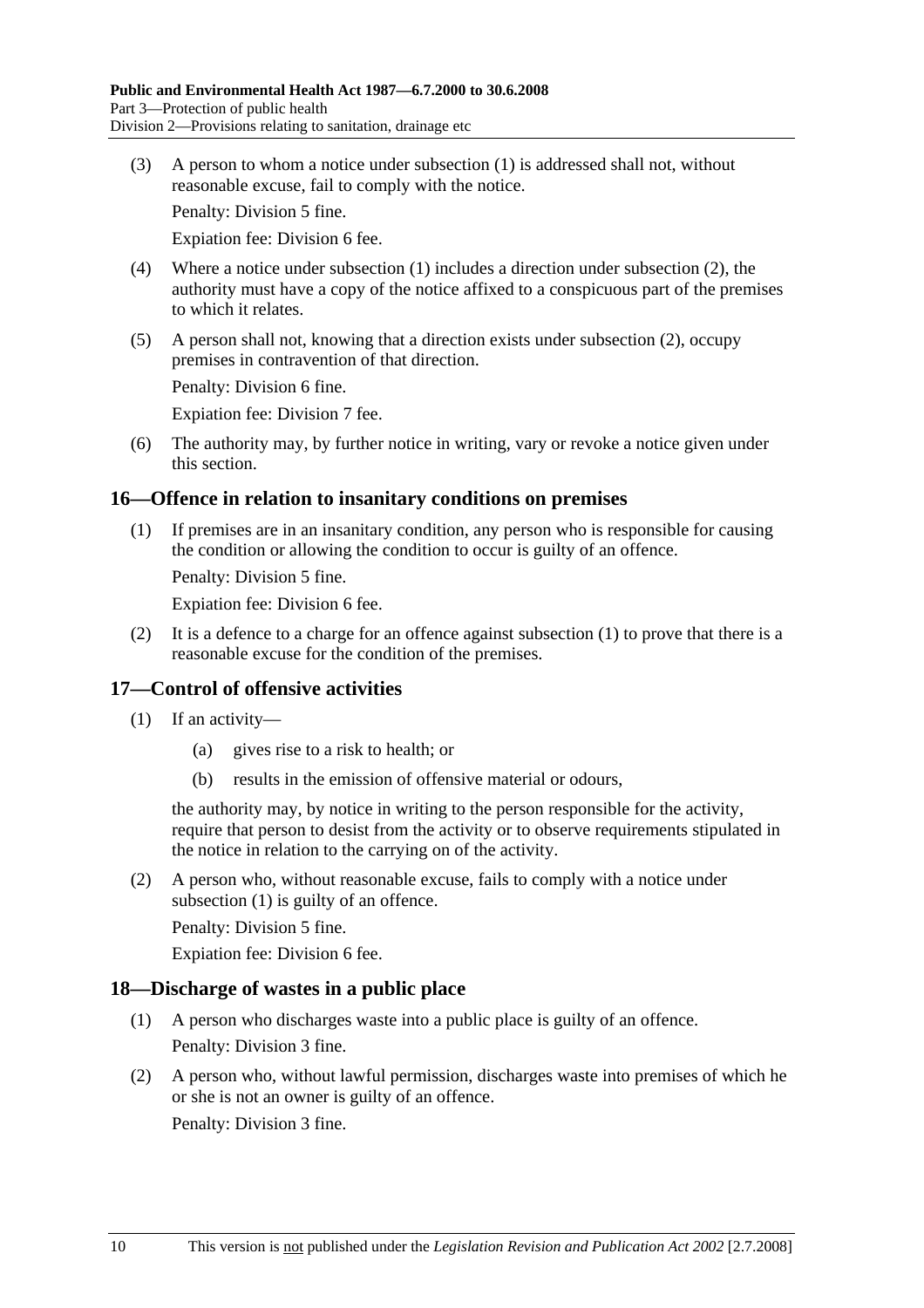- (3) The authority may, by notice in writing, require the owner to take specified action (immediately or within a period specified in the notice)—
	- (a) to prevent the discharge or potential discharge of waste from those premises into a public place or other premises; or
	- (b) to remove waste discharged by the owner into a public place or other premises.
- (4) A person to whom a notice under subsection (3) is addressed shall not, without reasonable excuse, fail to comply with the notice.

Penalty: Division 3 fine.

Expiation fee: Division 6 fee.

 (5) The authority may, by further notice in writing, vary or revoke a notice given under this section.

### **19—Private thoroughfare**

 (1) The owner of a private thoroughfare shall keep the thoroughfare clean and free of refuse.

Penalty: Division 6 fine.

Expiation fee: Division 7 fee.

- (2) Where the owner of a private thoroughfare fails to comply with subsection (1), the authority may, by notice in writing, require the owner to take specified action to remedy the default within such time as the authority allows in the notice.
- (3) A person to whom a notice under subsection (2) is addressed shall not, without reasonable excuse, fail to comply with the notice.

Penalty: Division 6 fine.

Expiation fee: Division 7 fee.

- (4) The authority may, by further notice in writing, vary or revoke a notice given under this section.
- (5) In this section—

*private thoroughfare* means a private street, road, lane, footway, alley, court or thoroughfare that the public is allowed to use.

### **20—Provision of adequate sanitation**

- (1) Where the authority is of the opinion that premises have inadequate facilities for sanitation or personal hygiene, the authority may, by notice in writing, require an owner of the premises to take such action as the authority thinks necessary, and specifies in the notice, to provide adequate facilities within such time, and in such manner, as is specified in the notice.
- (2) A person to whom a notice under subsection (1) is addressed shall not, without reasonable excuse, fail to comply with the notice.

Penalty: Division 6 fine.

Expiation fee: Division 7 fee.

 (3) The authority may, by further notice in writing, vary or revoke a notice given under this section.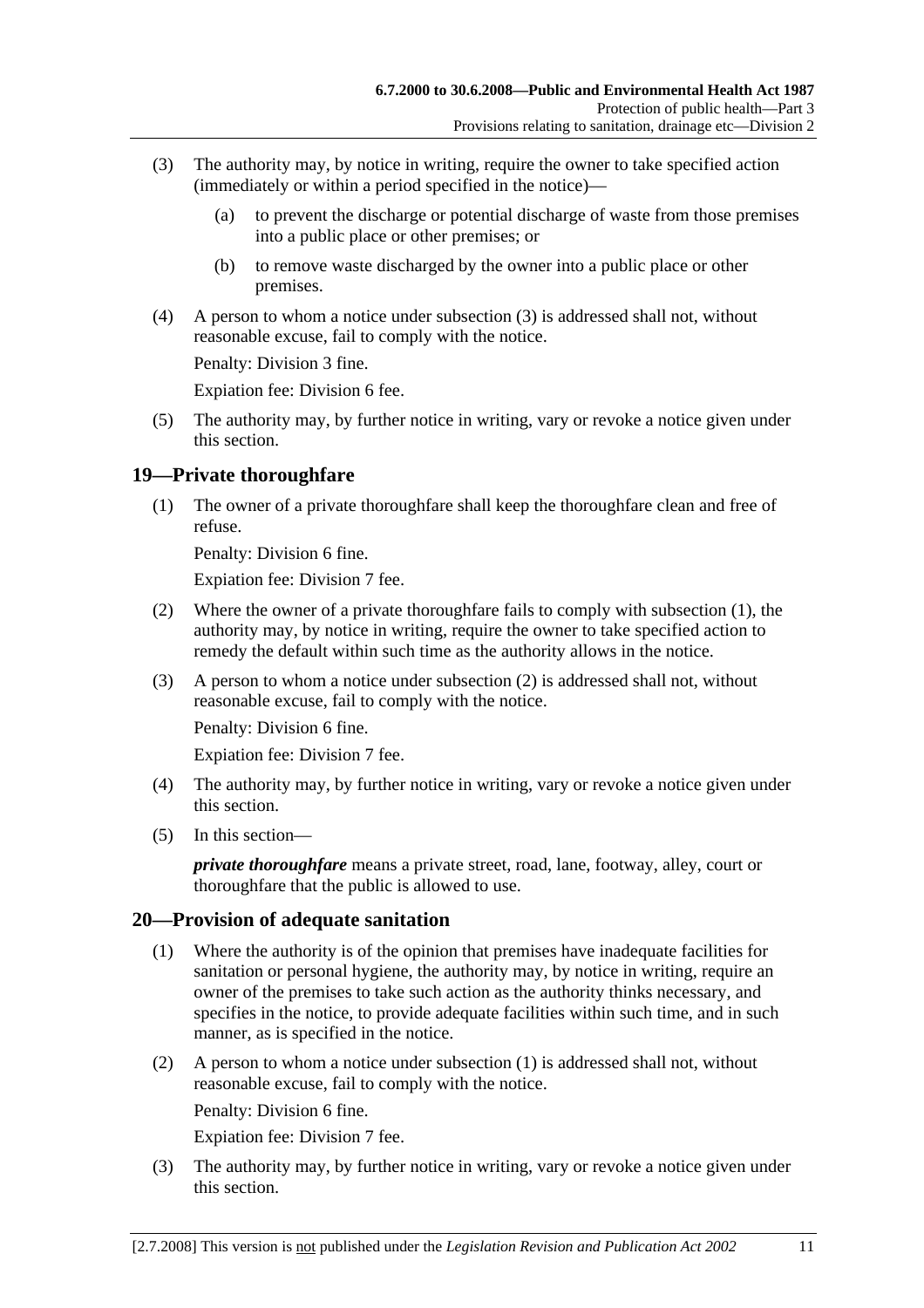(4) The owner of a building that is used as a place of public assembly shall keep the building clean and properly ventilated.

Penalty: Division 6 fine.

Expiation fee: Division 7 fee.

## **Division 3—Protection of water supplies**

### **21—Pollution of water**

- (1) A person who pollutes a water supply is guilty of an offence. Penalty: Division 1 fine.
- (2) If the authority is of the opinion that a water supply may become polluted in consequence of a particular activity, the authority may, by notice in writing addressed to the person responsible for the activity, require the person—
	- (a) to take specified action to prevent pollution of the water supply within such time as the authority specifies in the notice; or
	- (b) to desist from the activity.
- (3) A person to whom a notice under subsection (2) is addressed shall not, without reasonable excuse, fail to comply with the notice.

Penalty: Division 1 fine.

- (4) The authority may, by further notice in writing, vary or revoke a notice given under this section.
- (5) This section does not apply to, or in relation to—
	- (a) the pollution of water supply that is authorised by or under the *Water Resources Act 1990*;
	- (b) a person in relation to the pollution of a water supply if that person is exempted by or under the *Water Resources Act 1990* from the operation of Division 2 of Part 5 of that Act in relation to the pollution of that water supply;
	- (c) the pollution of a water supply if the pollution does not constitute an offence under the *Water Resources Act 1990* because of a regulation under that Act declaring that the Act, or a particular provision of the Act, does not apply to, or in relation to, the water supply.

### **22—Sources of water supply may be closed**

- (1) If the authority is of the opinion that a water supply is polluted and that action is necessary under this subsection to prevent human consumption of the water, it may, by notice published in the Gazette, restrict or prohibit the taking of water from that water supply, or the use of water taken from that water supply, for human consumption.
- (2) A person, knowing that a notice has been given under subsection (1), shall not, without reasonable excuse, contravene the notice.

Penalty: Division 4 fine.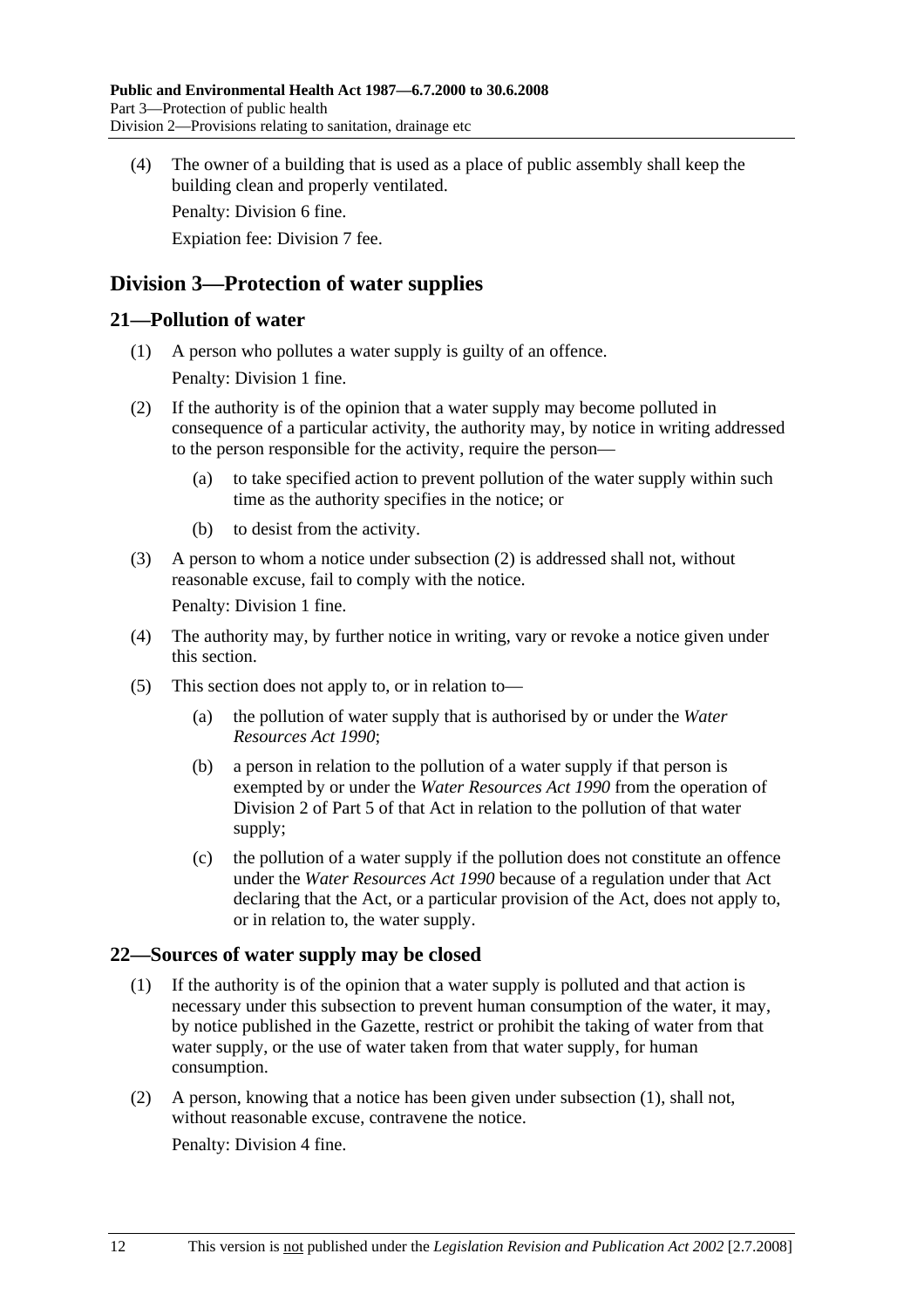(3) The authority may, by further notice in the Gazette, vary or revoke a notice given under this section.

## **Division 4—Action on default, recovery of costs etc**

## **23—Action on default**

- (1) Where the requirements of a notice under this Part are not complied with, the authority may cause the requirements to be carried out.
- (2) A person authorised to do so by the authority may enter premises at any reasonable time for the purposes of carrying out the requirements of a notice, but shall not break into the premises unless authorised to do so by warrant of a justice.
- (3) A justice may issue a warrant under subsection (2) if satisfied, by affidavit or other sworn evidence, that the warrant is reasonably required in the circumstances of the case.
- (4) The authority may recover the costs and expenses reasonably incurred in exercising the powers under subsection (1) from the person who failed to comply with the notice, as a debt.
- (5) Any costs and expenses reasonably incurred in exercising powers under subsection (1) in respect of land will be a charge against the land and may be recovered as if they were rates in arrear.

### **24—Recovery of costs by one person from another**

Where—

- (a) a person is required by a notice under this Part to take any action; and
- (b) the circumstances out of which the requirement arose are attributable to the act or default of another,

the person may recover the amount of the costs and expenses reasonably incurred in complying with the notice from that other person as a debt.

## **Division 5—Appeals**

### **25—Grounds for, and manner of, appeal**

- (1) A person may appeal against a requirement imposed under this Part.
- (2) An appeal under this section lies to the Council and must be instituted by a written notice of appeal setting out, in detail, the grounds of appeal.
- (3) An appeal must be instituted within 14 days of the requirement being imposed under this Part unless the Council, in its discretion, allows an extension of time for instituting the appeal.
- (4) Subject to a determination by the Council to the contrary in relation to a particular appeal, where an appeal has been instituted, the requirement appealed against is suspended until the appeal has been determined or withdrawn.
- (5) An appeal under this section is to be conducted as a full review of the matter to which the appeal relates.
- (6) An appeal under this section must be dealt with as expeditiously as possible.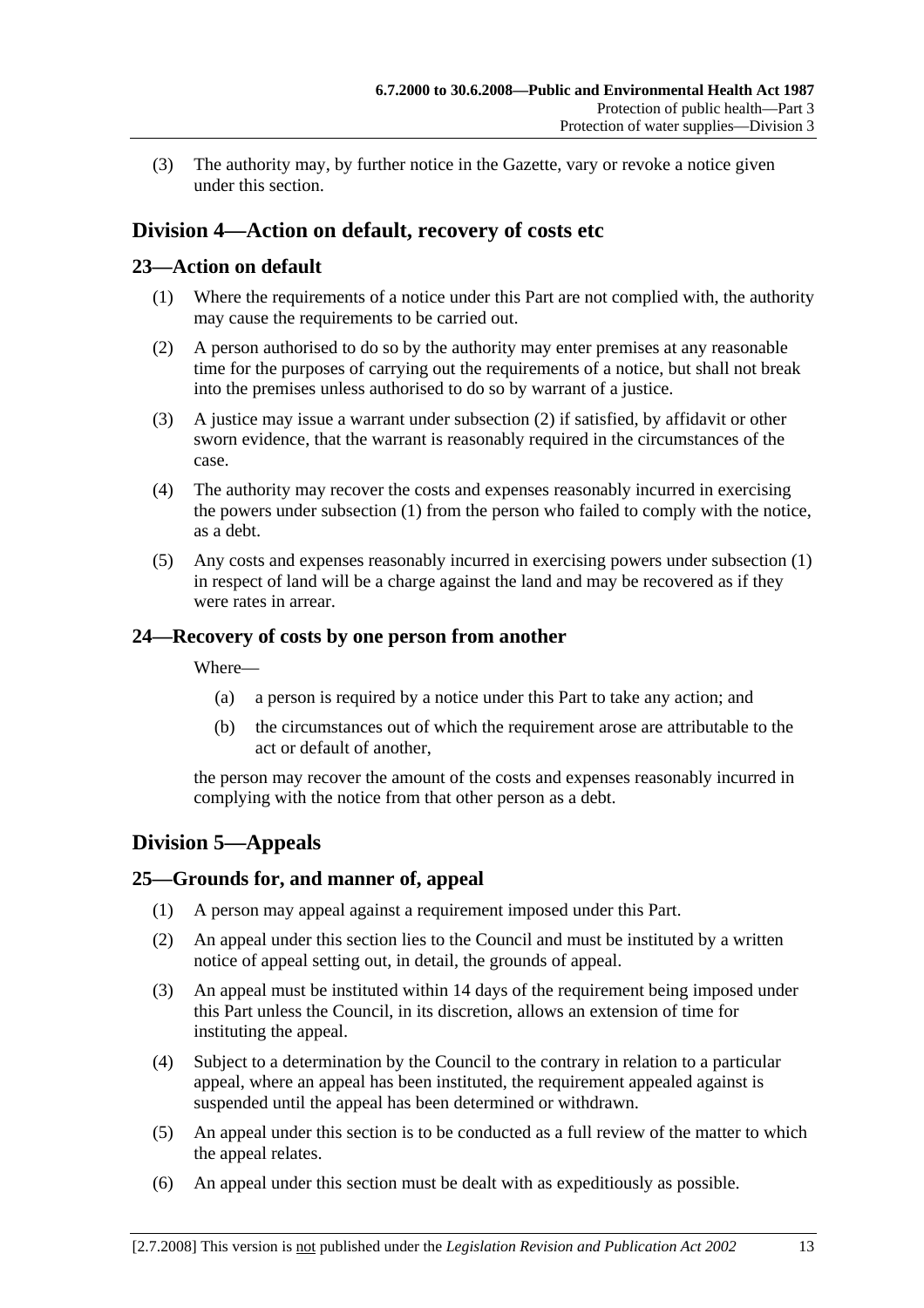### **26—Constitution of special committee**

- (1) An appeal will be heard and determined by a review committee, constituted by the Council, consisting of—
	- (a) the member of the staff of the Department appointed to the Council (who will preside); and
	- (b) one of the members of the Council who were appointed on the nomination of the Local Government Association of South Australia; and
	- (c) either one of the members of the Council who were appointed on the nomination of the Minister on account of their qualifications and experience in public and environmental health or the member of the Council appointed on the nomination of the Australian Institute of Health Surveyors (South Australian Division).
- (2) A decision in which two members of a review committee concur is a decision of the Council and takes effect without further action by the Council.

### **27—Proceedings of review committee**

- (1) For the purposes of dealing with an appeal, a review committee may adopt such procedures as it thinks appropriate.
- (2) A party is entitled to appear personally or, with leave of the committee, by representative, in proceedings before a review committee.
- (3) A review committee may proceed to determine an appeal in the absence of a party if the party has had notice of the time and place of the proceedings and fails to appear.
- (4) In any proceedings before a review committee, the review committee is not bound by the rules of evidence but may inform itself upon any matter relating to the proceedings in such manner as it thinks fit.

### **28—Determination of an appeal**

Upon hearing an appeal, a review committee may—

- (a) revoke the requirement appealed against and, where appropriate, discharge any notice given to the appellant;
- (b) substitute any requirement or notice that could have been made or given in the first instance;
- (c) dismiss the appeal;
- (d) refer the matter back to the authority for re-consideration;
- (e) make an order for costs;
- (f) make any ancillary order that the committee thinks fit.

### **29—Further appeal**

- (1) A right of appeal exists to the Administrative and Disciplinary Division of the District Court against a decision of the Council under this Division.
- (1a) An appeal must be instituted within 14 days of the decision of the Council.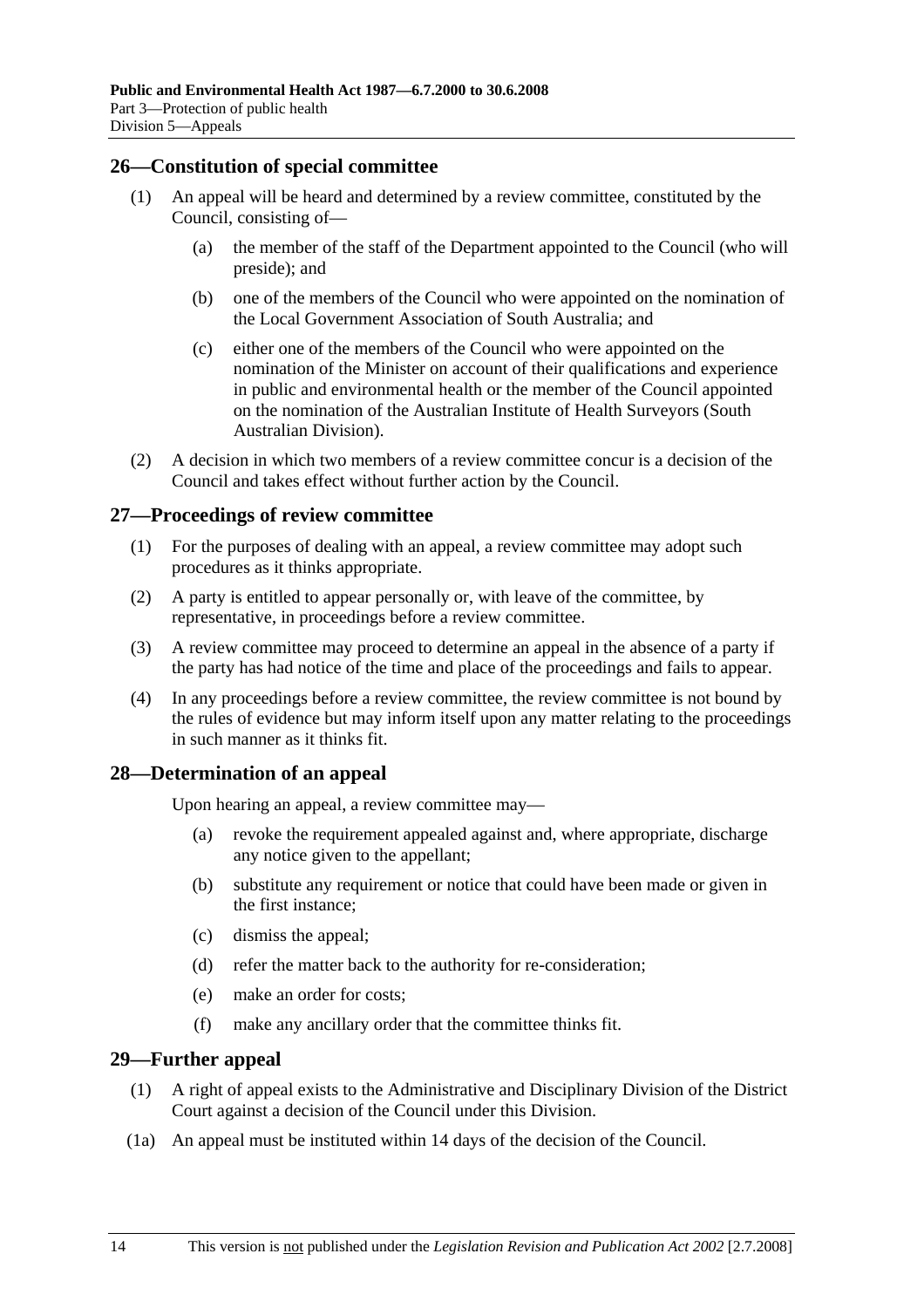# **Part 4—Notifiable diseases and the prevention of infection**

## **Division 1—Notification of diseases**

## **30—Notification**

- (1) Where a medical practitioner or person of a class prescribed by regulation suspects that a person is suffering from or has died from a notifiable disease, the medical practitioner or person of a prescribed class—
	- (a) shall as soon as practicable and, in any event, within three days of forming that suspicion, report the case to the Department; and
	- (b) shall furnish the Department with such further information as the Department may require.

Penalty: Division 7 fine.

Expiation fee: Division 8 fee.

- (2) A report under subsection (1)—
	- (a) must be made in a manner and form determined by the Department; and
	- (b) must be accompanied by the required information.
- (3) On the receipt of a report under subsection (1) that relates to a person in a local government area, the Department must, where there is an immediate threat to public health in the area, immediately communicate the contents of the report to the local council for the area.
- (4) A medical practitioner (other than a person of a class prescribed by regulation) who suspects that a person is suffering from a notifiable disease is not required to make a report under subsection (1) with respect to that case if the practitioner knows or reasonably believes that a report has already been made to the Department by another medical practitioner who is or who has been responsible for the treatment of that person.
- (5) A medical practitioner or person of a class prescribed by regulation who makes a report to the Department in accordance with this section is, subject to any prescribed exception, entitled to be paid the prescribed fee.
- (6) No civil liability arises from a statement made honestly and without malice in a report under this section.

## **Division 2—Examination and treatment of diseases**

### **31—Power of Commission to require a person to undergo an examination**

 (1) Where the Commission has reasonable grounds to suspect that a person is or may be suffering from a controlled notifiable disease, the Commission may, by notice in writing addressed to the person, require the person to present himself or herself for examination by a medical practitioner at such time and place as is specified in the notice.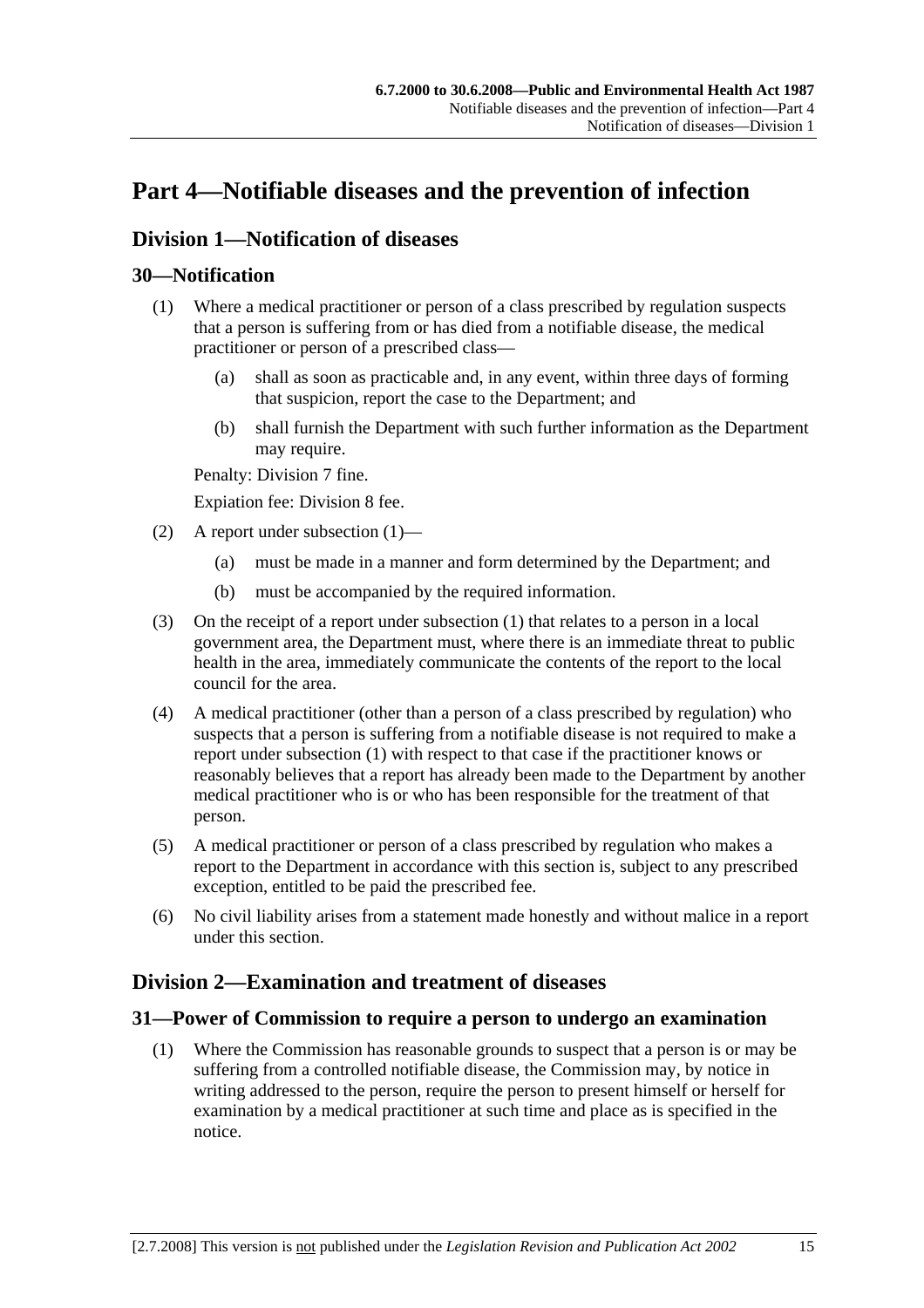- (2) If a person who has been served with a notice under subsection (1) fails to comply with the notice, a magistrate may issue a warrant for the apprehension and examination of that person.
- (3) Reasonable force may be exercised in the execution of a warrant under subsection (2).
- (4) A person apprehended in pursuance of a warrant may be detained for a period not exceeding 48 hours for the purpose of examination.
- (5) Where—
	- (a) a person is examined pursuant to this section; and
	- (b) the examination discloses that the person is not suffering from a controlled notifiable disease,

the person is entitled to reasonable compensation from the Commission for costs and expenses directly incurred by the person in attending for the examination.

(6) Compensation payable under subsection (5) may be recovered as a debt.

### **32—Power of Commission, in the interests of public health, to detain persons suffering from diseases**

- (1) Where—
	- (a) a medical practitioner has certified that a person is suffering from a controlled notifiable disease; and
	- (b) the Commission is of the opinion that in the interests of public health the person should be kept at a suitable place of quarantine,

a magistrate may, on the application of the Commission, issue a warrant for the detention of the person at a suitable place of quarantine.

- (2) An application for a warrant under subsection (1) may, in an emergency, be made by telephone.
- (3) A person held in detention under subsection (1) must be given a notice setting out the reason for his or her detention and such other information as may be prescribed.
- (4) A person may not be held in detention under subsection (1) for more than 72 hours unless—
	- (a) the Commission applies to a magistrate for an extension of the period of detention; and
	- (b) the magistrate, after considering any representations made by or on behalf of the person under detention, extends the period of detention.
- (5) Subject to subsection (6), a person must not be detained under this section for more than six months.
- (6) A person may be detained for more than six months on the authorisation of a Supreme Court judge.
- (7) A person who is being detained pursuant to the decision of a magistrate under subsection (4) or the authorisation of a Supreme Court judge under subsection (6) must be examined by a medical practitioner at intervals not exceeding—
	- (a) four weeks; or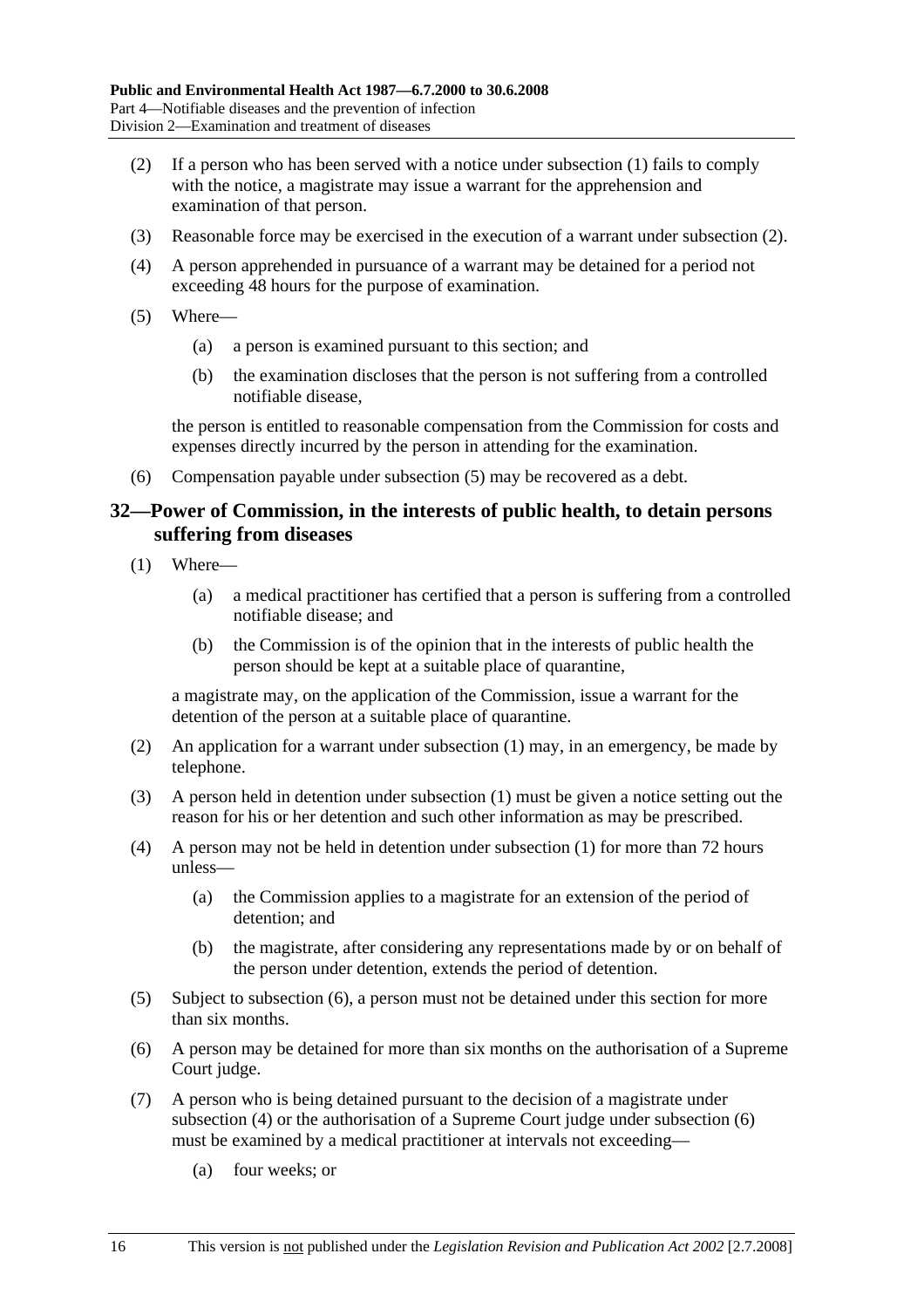- (b) such shorter period or periods as the magistrate or judge may determine having regard to the nature of the particular notifiable disease and the extent of the infection.
- (8) An examination under subsection (7) is not to proceed if the person objects to being examined.

## **33—Power of Commission to give directions to persons suffering from diseases**

- (1) Where—
	- (a) a medical practitioner has certified that a person is suffering from a controlled notifiable disease; and
	- (b) the Commission is of the opinion that the person should take or refrain from certain action to prevent the risk of infection spreading to others,

the Commission may, by notice in writing, give appropriate directions to the person.

- (2) The directions that may be given to a person under subsection (1) include—
	- (a) a direction that the person reside at a specified place;
	- (b) a direction that the person place himself or herself under the supervision of a member of the staff of the Department or a medical practitioner nominated by the Commission and obey the reasonable directions of that person;
	- (c) a direction that the person submit himself or herself to examination by a medical practitioner at such intervals as the Commission may require;
	- (d) a direction that the person refrain from performing specified work or any work other than specified work;
	- (e) such other directions as to the person's conduct or supervision that the Commission considers should apply in order to prevent the spread of infection.
- (3) A person to whom a direction is given under this section may apply to a magistrate for a review of the direction.
- (4) On a review under subsection (3), the magistrate may—
	- (a) confirm, vary or quash the direction;
	- (b) make any further or other direction.
- (5) A person who, without reasonable excuse, contravenes or fails to comply with a direction under this section is guilty of an offence.

Penalty: Division 5 fine.

Expiation fee: Division 6 fee.

- (6) If a person fails to comply with a direction under this section, a magistrate may issue a warrant for the apprehension of that person.
- (7) A person apprehended in pursuance of a warrant must be brought as soon as practicable before the magistrate who may—
	- (a) add to, or vary, the directions; or
	- (b) issue a warrant for the detention of the person under this Part in a place of quarantine.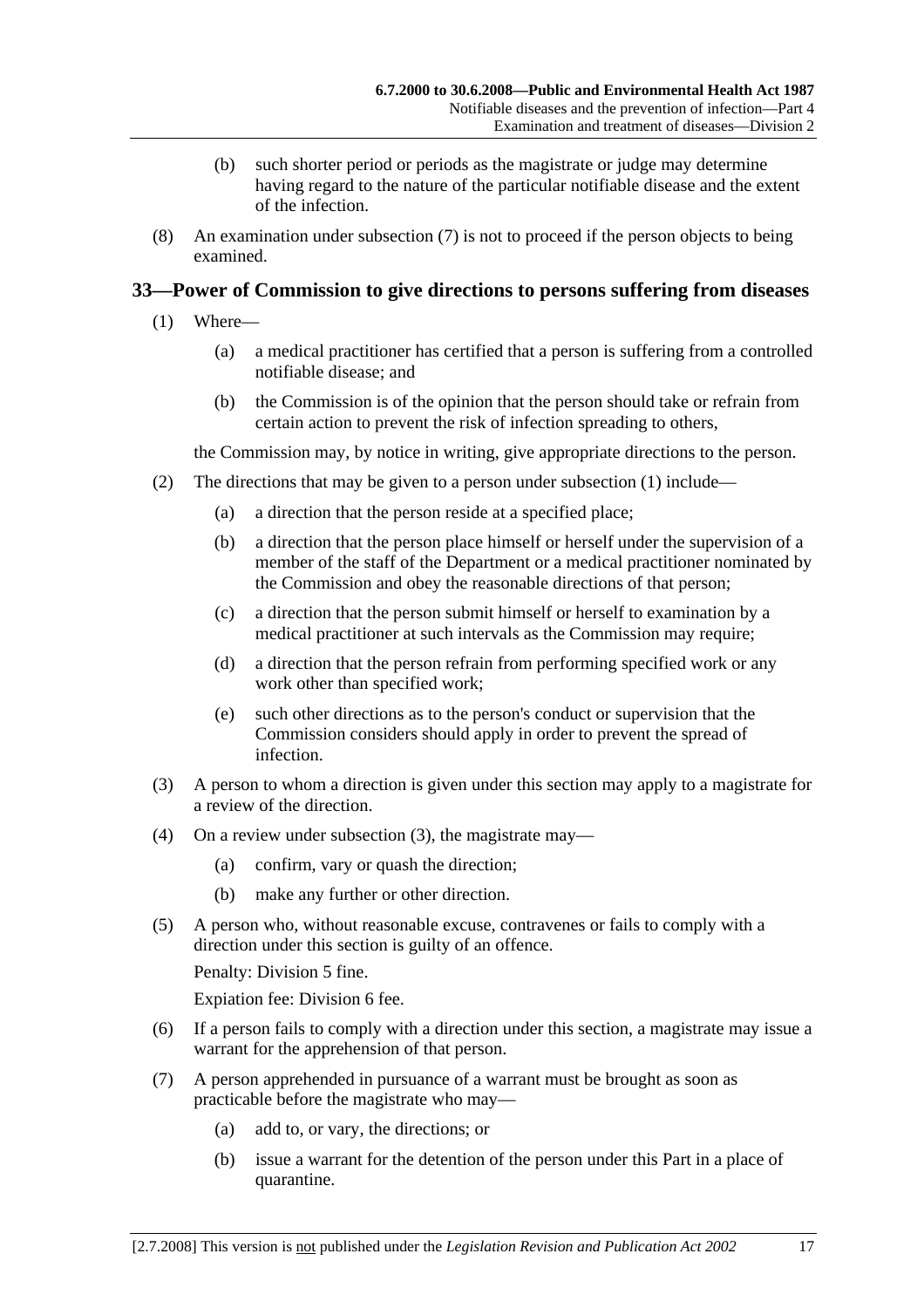### **34—Right of appeal against a decision of a magistrate**

- (1) A right of appeal exists to the Supreme Court (constituted of a single judge) against a decision of a magistrate under this Division.
- (2) On an appeal, the Supreme Court may—
	- (a) vary or quash the magistrate's decision;
	- (b) make any order that the justice of the case may require.

## **Division 3—Control and prevention of infection**

### **35—Reporting to local councils**

The Department—

- (a) shall, on a monthly basis, provide each local council with a report on the occurrence of notifiable diseases in its area and any problems caused by such diseases that may exist in the area; and
- (b) shall inform a local council of the occurrence of any notifiable disease in its area that constitutes, or may constitute, a threat to public health.

### **36—Action to prevent the spread of infection**

- (1) Where there is danger to public health from the possible spread of a notifiable disease, the Commission or an authorised officer authorised by the Commission for the purposes of this section may give directions and take such action as may be appropriate to avert that danger.
- (2) Without limiting the generality of subsection (1), the Commission or authorised officer may—
	- (a) direct that any premises, vehicle or article be cleansed or disinfected;
	- (b) direct the destruction of any article, substance or food;
	- (c) seize any vehicle, article, substance or food;
	- (d) impose areas of quarantine or close premises;
	- (e) restrict movement into and out of any place or premises;
	- (f) take such other action as may be prescribed.
- (3) A person who is given a direction under subsection (1) or (2) shall not, without reasonable excuse, fail to comply with the direction.

Penalty: Division 5 fine.

Expiation fee: Division 6 fee.

- (4) For the purpose of exercising a power under subsection (1) or (2), an authorised officer may be accompanied by such assistants as may be necessary or desirable in the circumstances.
- (5) Where a person fails to take action in accordance with a direction, the Commission or an authorised officer may take that action or cause it to be taken.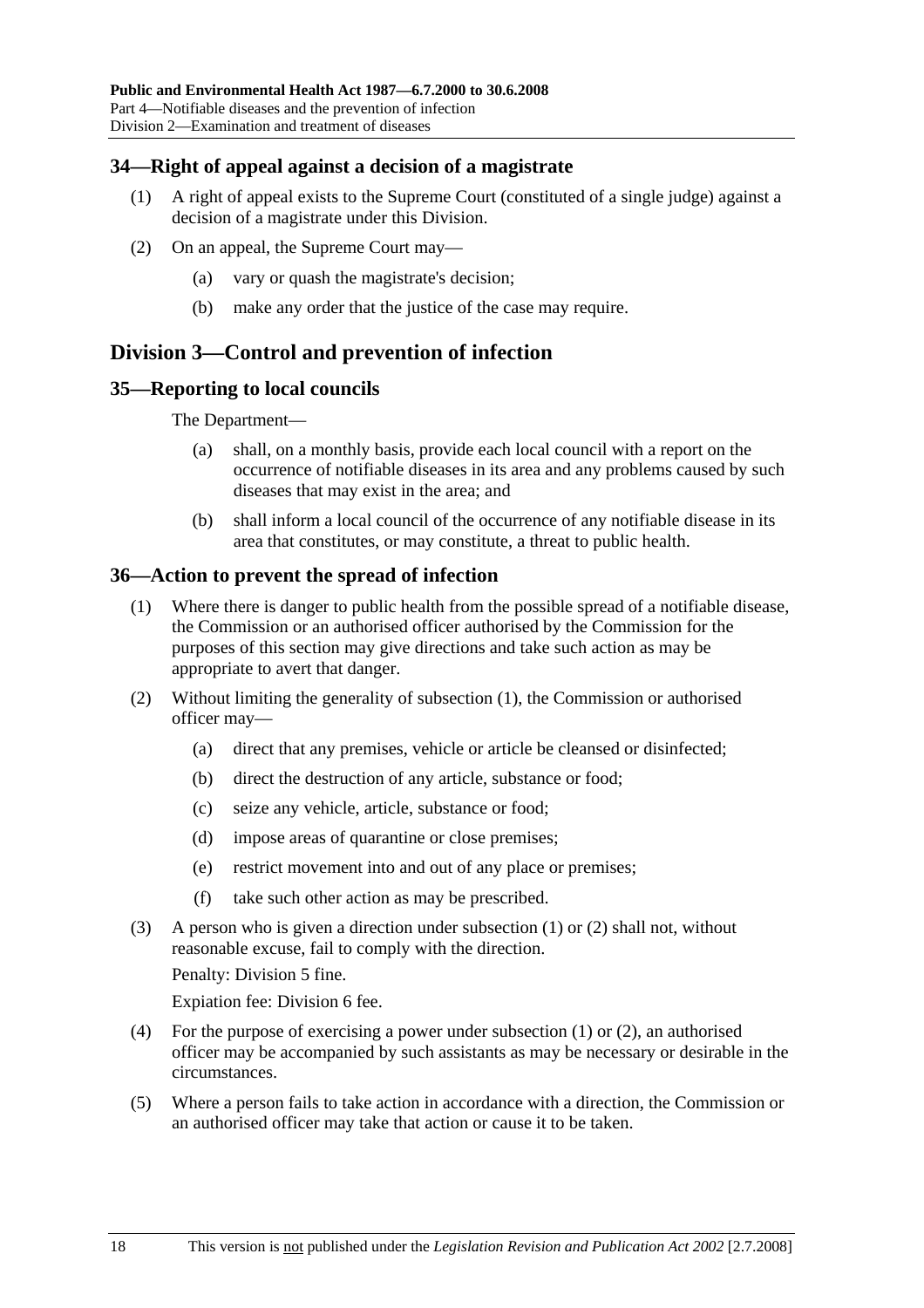- (6) The Commission may recover as a debt costs and expenses reasonably incurred in exercising powers under subsection (5) from the person who failed to take the required action.
- (7) For the purpose of exercising any power under this section, a person authorised to do so by the Commission may enter premises at any reasonable time, but shall not break into the premises unless authorised to do so by warrant of a justice.
- (8) A justice may issue a warrant under subsection (7) if satisfied, by affidavit or other sworn evidence, that the warrant is reasonably required in the circumstances of the case.
- (9) Where the Commission informs a local council of the occurrence of a notifiable disease in its area that constitutes a threat to public health, the local council must take such action as is reasonably open to the local council to assist in preventing the spread of that disease.

### **37—Person infected with disease must prevent transmission to others**

 (1) A person infected with a controlled notifiable disease shall take all reasonable measures to prevent transmission of the disease to others.

Penalty: Division 3 fine.

## **Part 5—Miscellaneous**

### **38—Inspections etc**

- (1) An authorised officer may, for purposes connected with the exercise, performance or discharge of any power, function or duty under this Act—
	- (a) at any reasonable time, enter or inspect any premises or vehicle; and
	- (b) during the course of the inspection of any premises or vehicle—
		- (i) ask questions of any person found in the premises or vehicle; and
		- (ii) inspect any article or substance found in the premises or vehicle; and
		- (iii) take and remove samples of any substance found in the premises or vehicle; and
		- (iv) require any person to produce any plans, specifications, books, papers or documents; and
		- (v) examine, copy and take extracts from any plans, specifications, books, papers or documents; and
		- (vi) take photographs, films or video recordings; and
		- (vii) take measurements, make notes and carry out tests; and
		- (viii) remove any article that may constitute evidence of the commission of an offence against this Act; and
	- (c) require any person to answer any question that may be relevant to—
		- (i) ascertaining whether the person is suffering from a notifiable disease; or
		- (ii) the administration or enforcement of this Act.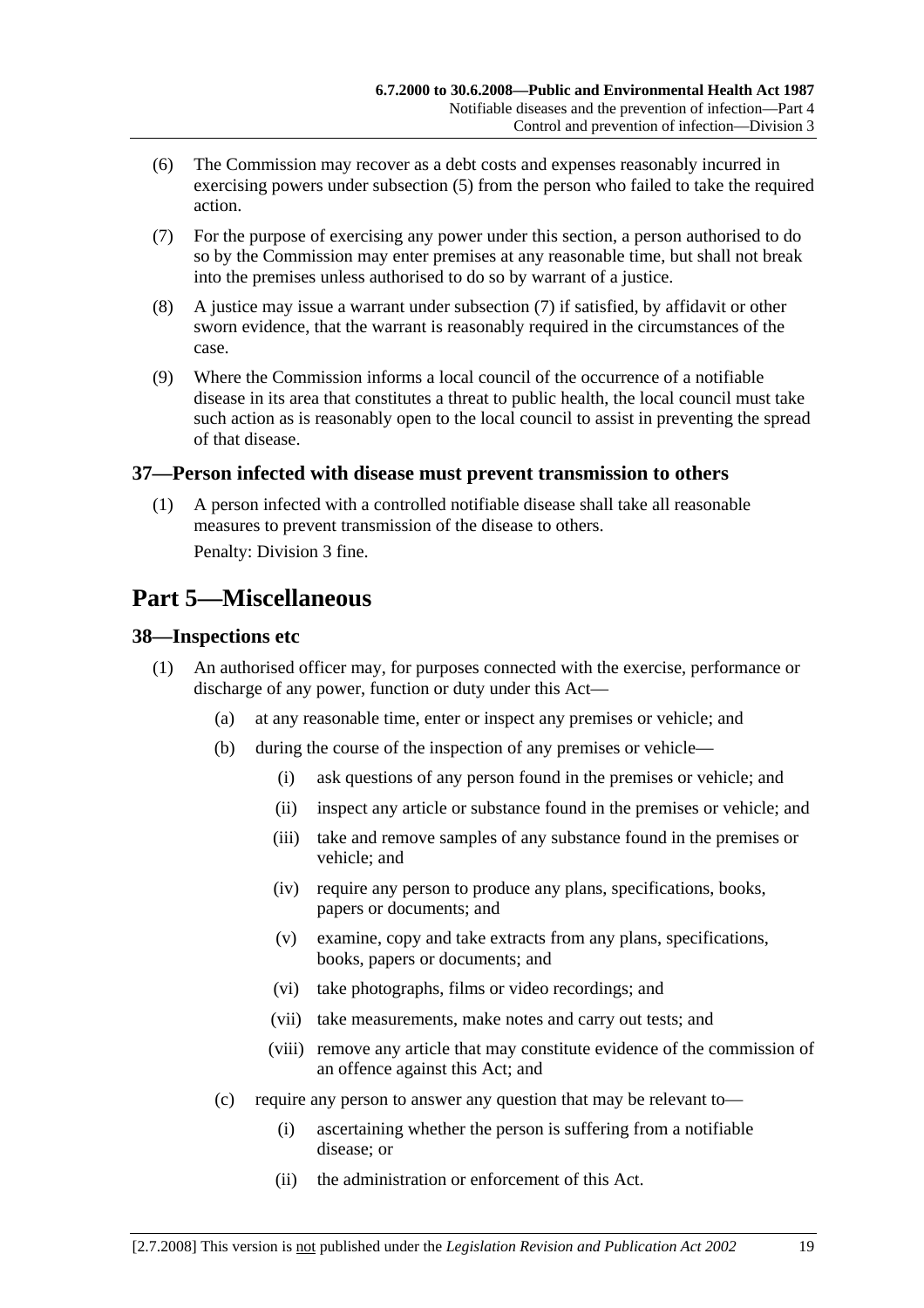- (2) In the exercise of powers under subsection (1), an authorised officer may be accompanied by such assistants as may be necessary or desirable in the circumstances.
- (2a) An authorised officer may use force to enter any premises or vehicle—
	- (a) on the authority of a warrant issued by a magistrate; or
	- (b) if the officer believes, on reasonable grounds, that the circumstances require immediate action to be taken.
- (2b) A magistrate must not issue a warrant under subsection (2a) unless satisfied, on information given on oath—
	- (a) that there are reasonable grounds to suspect that an offence against this Act has been, is being, or is about to be, committed; or
	- (b) that the warrant is reasonably required in the circumstances.
- (3) Where an authorised officer is inspecting premises or a vehicle under this section, the person in charge of the premises or vehicle shall provide such assistance as the authorised officer reasonably requires to facilitate the inspection.
- (4) A person who—
	- (a) hinders or obstructs an authorised officer, or a person assisting an authorised officer, in the exercise of a power under this section; or
	- (b) having been asked a question under this section, does not answer the question to the best of his or her knowledge, information and belief; or
	- (c) being the person in charge of premises or a vehicle subject to an inspection and having been required to provide reasonable assistance to facilitate the inspection, refuses or fails to provide such assistance,

is guilty of an offence.

Penalty: Division 6 fine.

 (5) A person is not required to answer a question under this section if the answer would tend to incriminate him or her.

### **39—Councils may appoint officers of health**

A local council may appoint a person to act as the officer of health for its area.

### **40—Immunity from liability**

- (1) No personal liability attaches to—
	- (a) an authorised officer or a person assisting an authorised officer in the exercise or purported exercise of a power under this Act; or
	- (b) a member of the staff of the Department or any other person authorised by the Minister or the Commission to act under this Act,

for an act or omission on his or her part in good faith in the exercise, performance or discharge, or purported exercise, performance or discharge, of any power, function or duty conferred or imposed by this Act.

 (2) A liability that would, but for subsection (1), lie against a person on whom an immunity is conferred by that subsection lies instead against the Crown.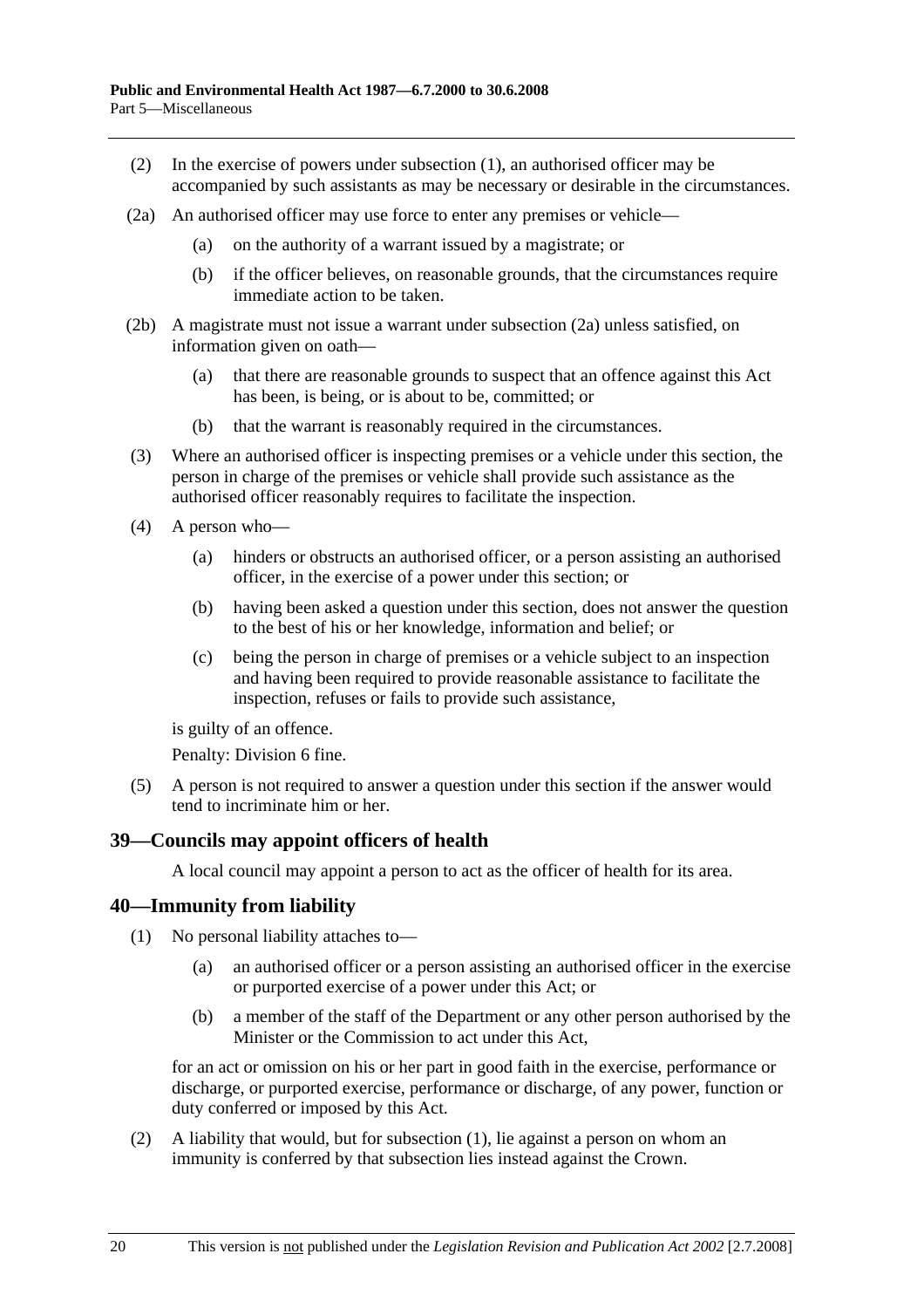### **41—Power to require information**

- (1) The Minister, the Commission or a local council may require a person to furnish such information relating to public or environmental health as may be reasonably required for the purposes of this Act.
- (2) Subject to subsection (3), a person who fails to comply with a requirement under subsection (1) is guilty of an offence.

Penalty: Division 6 fine.

Expiation fee: Division 7 fee.

- (3) A person is not required to furnish information under subsection (1) if the information would tend to incriminate him or her.
- (4) A person who furnishes information under this section cannot, by virtue of doing so, be held to have breached any law or any principle of professional ethics.

### **42—Confidentiality**

Where a person, in the course of official duties, obtains—

- (a) medical information relating to another; or
- (b) information the disclosure of which would involve the disclosure of information relating to the personal affairs of another,

the person shall not intentionally disclose that information unless—

- (c) the disclosure is made in the course of official duties; or
- (d) the disclosure is made with the consent of the other person; or
- (e) the disclosure is required by a court or tribunal constituted by law.

Penalty: Division 6 fine.

### **42A—Provision of certain information**

- (1) This section applies to a person employed or engaged by the State for the purpose of—
	- (a) monitoring public health in the State; or
	- (b) investigating public health problems within the State; or
	- (c) assessing and improving the quality of public health in the State.
- (2) The Governor may, by instrument in writing, authorise a person to whom this section applies to have access to confidential information relating to the performance of any function referred to in subsection (1).
- (3) Confidential information may be disclosed to a person authorised under subsection (2), and to any person providing technical, administrative or secretarial assistance to that person, without breach of any law or any principle of professional ethics.
- (4) A person must not disclose confidential information obtained directly or indirectly pursuant to this section unless—
	- (a) the disclosure is made in the course of official duties; or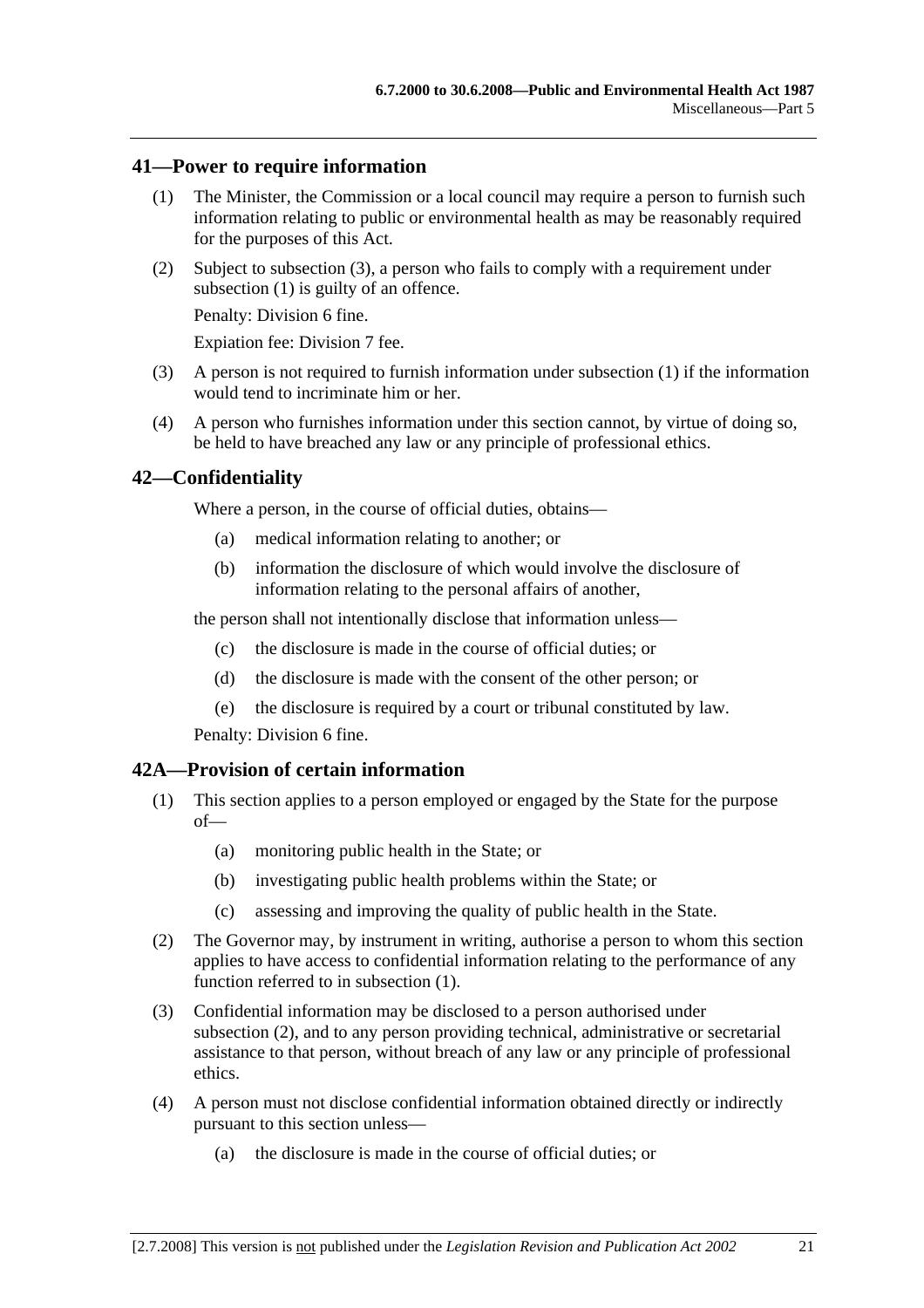- (b) the disclosure is made with the consent of the person to whom the information relates; or
- (c) the disclosure is required by a court or tribunal constituted by law.

Penalty: Division 6 fine.

(5) In this section—

*confidential information* means—

- (a) medical information; or
- (b) information relating to a person's personal affairs.

### **43—Manner of giving notice**

A notice required or authorised by this Act may be given or served—

- (a) personally; or
- (b) by post; or
- (c) if the notice relates to premises and is to be served on an owner of those premises—by affixing the notice to a conspicuous part of the premises.

### **43A—Person infested with vermin must prevent transmission to others**

 (1) A person infested with vermin must take all reasonable measure to prevent transmission of the vermin to others.

Penalty: Division 9 fine.

 (2) If a child is infested with vermin, a parent of the child must take all reasonable measures to prevent transmission of the vermin to others.

Penalty: Division 9 fine.

### **44—Reporting**

- (1) Every local council shall, on or before the thirtieth day of September in each year, submit to the Council a report on the work of the local council under this Act during the financial year ending on the thirtieth day of June in that year, and the report must include, in respect of that financial year—
	- (a) a report on the standard of public and environmental health in the local council's area;
	- (b) details of the measures that the local council has taken under Part 3.
- (2) The Council shall, on or before the thirtieth day of October in each year, submit to the Minister—
	- (a) a report on the work of the Council under this Act during the financial year ending on the thirtieth day of June in that year; and
	- (b) a copy of each report of a local council submitted to the Council under subsection (1).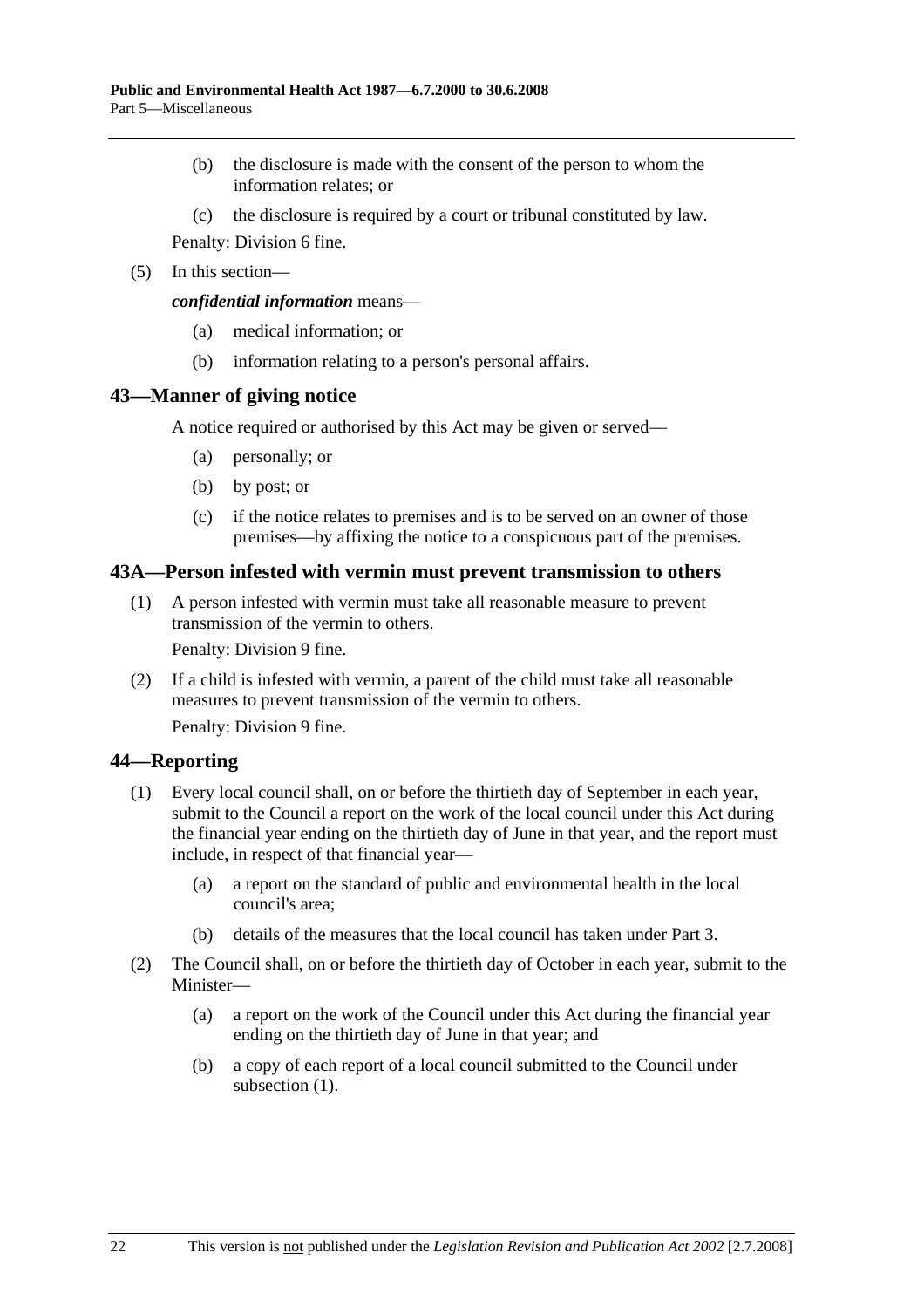- (3) The Department shall, on or before the thirty-first day of December in each year, submit to the Minister a report on the operation of this Act during the financial year ending on the thirtieth day of June in that year, and the report must include, in respect of that financial year a report on the standard of public and environmental health in the State generally.
- (4) The Minister shall within 12 sitting days after the receipt of the two reports under subsection (3), cause a copy of each report to be laid before each House of Parliament.

### **45—Offences**

- (1) Subject to subsection (1a), an offence against this Act is a summary offence.
- (1a) An offence against this Act for which the maximum penalty prescribed by this Act is a division 1 fine is a minor indictable offence.
- (2) Proceedings for an offence against this Act cannot be commenced except upon the complaint of—
	- (a) an authorised officer; or
	- (b) a member of the staff of the Department; or
	- (c) the chief executive officer of a local council; or
	- (d) a member of the police force; or
	- (e) a person acting on the written authority of the Minister.
- (2a) An apparently genuine document purporting to be under the hand of the Minister and to authorise the commencement of proceedings under this Act must be accepted in legal proceedings, in the absence of proof to the contrary, as proof of an authorisation under subsection (2)(e).
- (3) Proceedings for an offence against this Act must be commenced within one year after the date on which the offence is alleged to have been committed.
- (4) Where a person is convicted of an offence against this Act and after that conviction the act or omission of the person that constituted the offence continues, that person is guilty of a separate and further offence in respect of each day during which the act or omission continues.

Penalty: Division 10 fine for each separate and further offence.

### **46—Offences by bodies corporate**

Where a body corporate is guilty of an offence against this Act, each director of the body corporate is guilty of an offence and liable to the same penalty as is prescribed for the principal offence unless it is proved that the director could not by the exercise of reasonable diligence have prevented the commission of the offence by the body corporate.

### **47—Regulations**

- (1) The Governor may make such regulations as are contemplated by this Act or as are necessary or expedient for the purposes of this Act.
- (2) Without limiting the generality of subsection (1), those regulations may—
	- (a) provide for the removal or destruction of any object or substance that creates a risk to public health;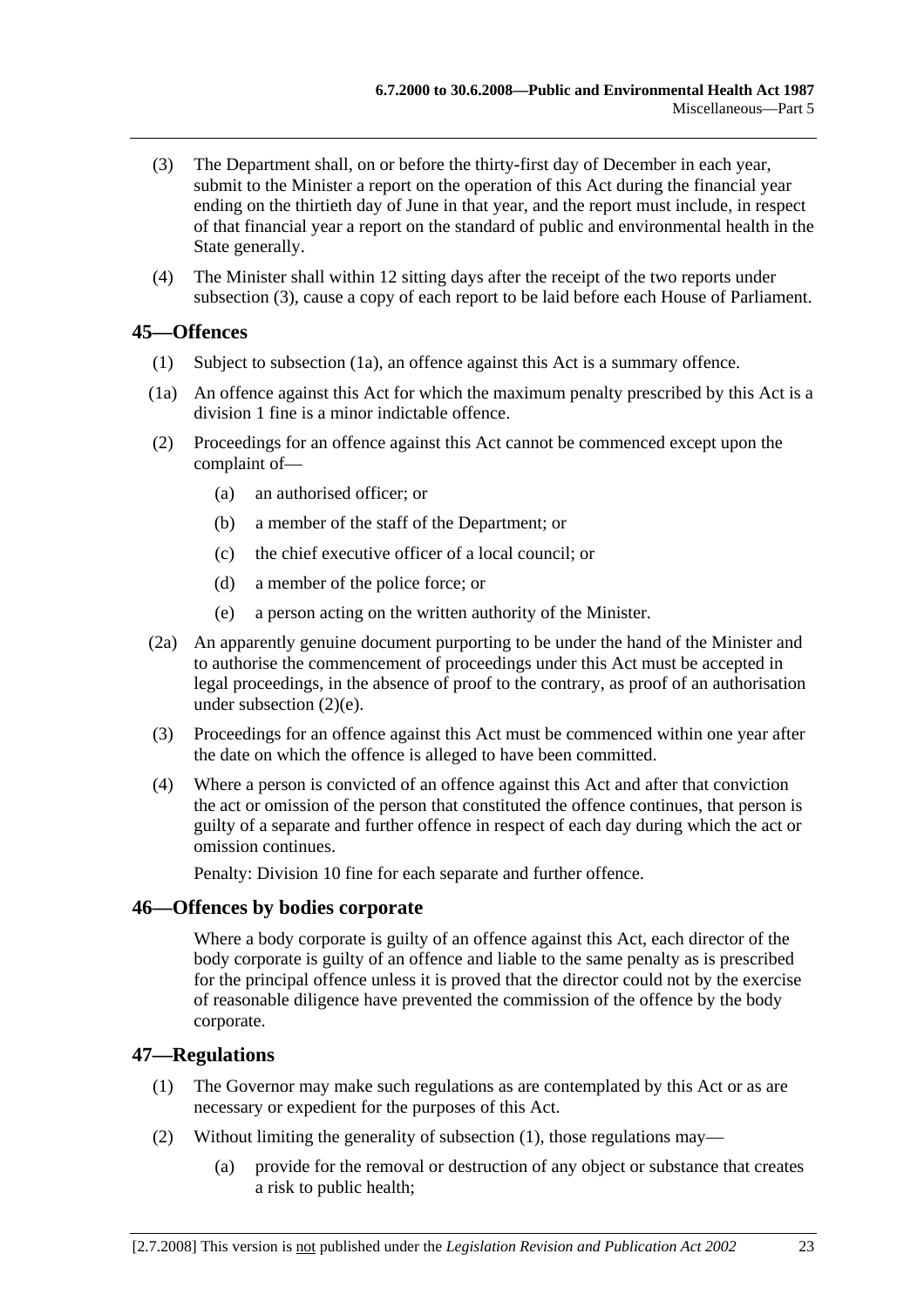- (b) prohibit, restrict or regulate the manufacture, possession or use of substances that may create a risk to public health;
- (c) prohibit or restrict the construction of premises that may create a risk to public health;
- (d) prohibit or regulate the keeping of animals of a particular class;
- (e) authorise or require the taking of specified measures to prevent the occurrence or spread of any notifiable disease;
- (f) require the furnishing of reports to the Commission relating to notifiable diseases;
- (g) regulate the construction, installation, maintenance and operation, and provide for the inspection, of swimming pools, spa pools, waterslides, wave pools or any other similar structure designed for human use;
- (h) prescribe standards that must be observed in relation to the installation and operation of waste control systems;
- (ha) regulate the construction, installation, maintenance, alteration and operation of waste control systems;
- (hb) provide for the inspection and testing of waste control systems;
- (hc) require the provision of technical reports or other forms of information in relation to any waste control system, or any proposed waste control system;
- (i) provide for the provision of returns and information to the Minister, the Commission or the Council by prescribed persons or persons of prescribed classes;
- (j) on the recommendation of the Council, prescribe guidelines to assist local councils in the administration of this Act;
- (k) prescribe fees and expenses in connection with any matter arising under this Act, which may be of varying amounts according to factors prescribed in the regulations or determined by the Minister from time to time and published in the Gazette;
- (ka) provide for the payment and recovery of prescribed fees and expenses;
- (kb) empower or require the Minister or local council to refund, reduce or remit any fee payable under this Act;
- (l) prescribe forms for the purposes of this Act;
- (la) regulate the requirements and prescribe information that must be provided in connection with any application made for the purposes of this Act;
- (m) exempt, either absolutely or subject to prescribed conditions or limitations—
	- (i) persons or classes of persons;
	- (ii) areas of the State,

from this Act or specified provisions of this Act;

 (n) prescribe penalties not exceeding a division 6 fine for breach of any regulation.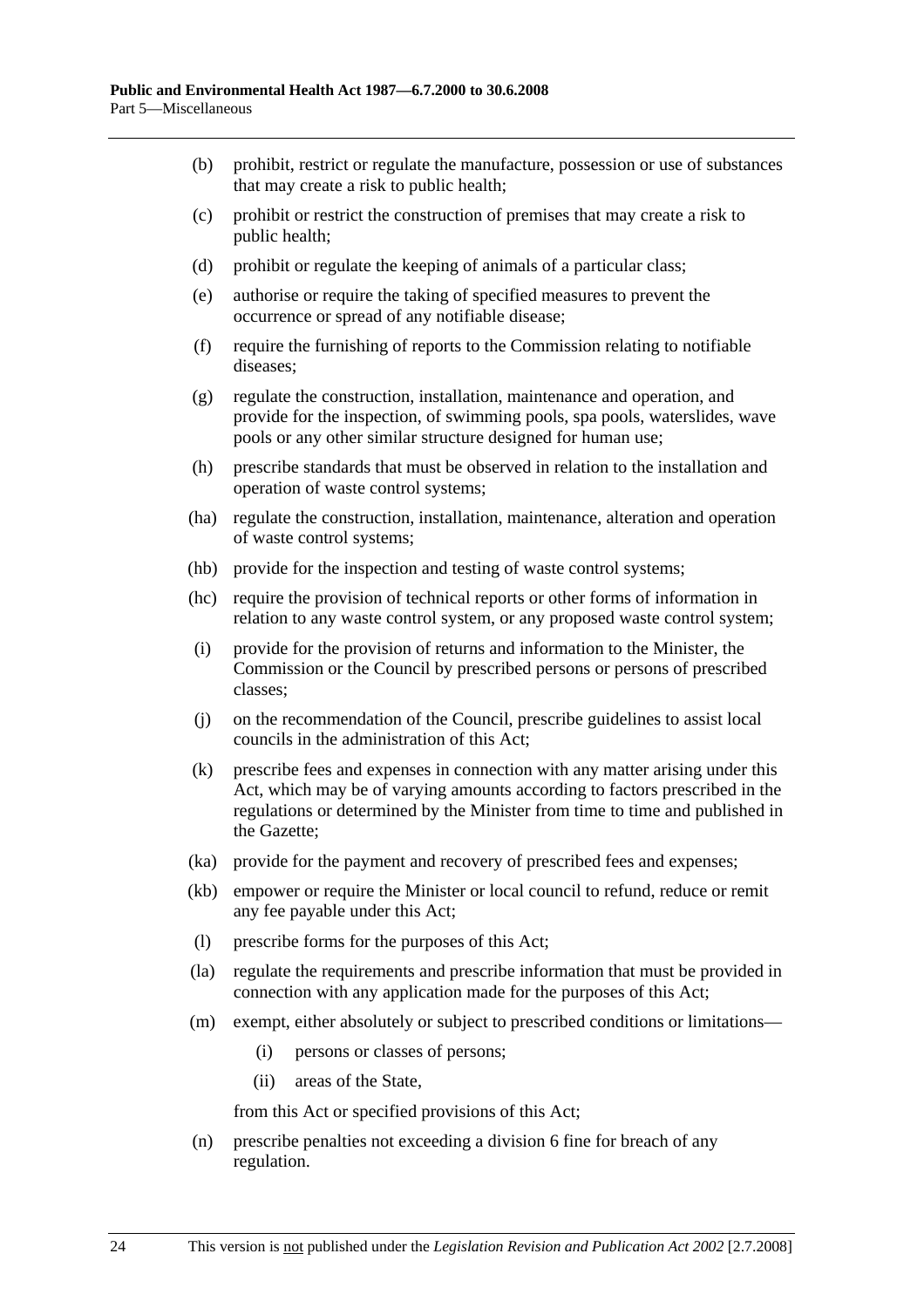- (3) Regulations made under subsection  $(2)(d)$  in relation to the keeping of animals may provide for—
	- (a) the nature and condition of land or buildings in which the animals may be kept;
	- (b) the inspection of any place where the animals are kept;
	- (c) the maximum number of animals that may be kept per unit area;
	- (d) the storage of animal food;
	- (e) the control of vermin;
	- (f) the disposal of wastes.
- (4) A regulation may not be made under subsection (2)(d) unless the Governor is satisfied—
	- (a) that the regulation is reasonably necessary to prevent the transmission of disease from the animals to humans or to prevent insanitary conditions; and
	- (b) that there has been reasonable consultation with the persons who would be directly affected by the regulation, or with their representatives.
- (5) The regulations may adopt, wholly or partially and with or without modification—
	- (a) a code or standard relating to matters in respect of which regulations may be made under this Act; or
	- (b) an amendment to such a code or standard.
- (6) Any regulations adopting a code or standard, or an amendment to a code or standard, may contain such incidental, supplementary and transitional provisions as appear to the Governor to be necessary.
- (7) The regulations or a code or standard adopted by the regulations may—
	- (a) refer to or incorporate, wholly or partially and with or without modification, a standard or other document prepared or published by a prescribed body, either as in force at the time the regulations are made or as in force from time to time; and
	- (b) be of general or limited application; and
	- (c) make different provision according to the persons, things or circumstances to which they are expressed to apply; and
	- (d) provide that any matter or thing is to be determined, dispensed with, regulated or prohibited according to the discretion of the Minister, the Commission or a local council.
- (8) Where—
	- (a) a code or standard is adopted by the regulations; or
	- (b) the regulations, or a code or standard adopted by the regulations, refers to a standard or other document prepared or published by a prescribed body,

then—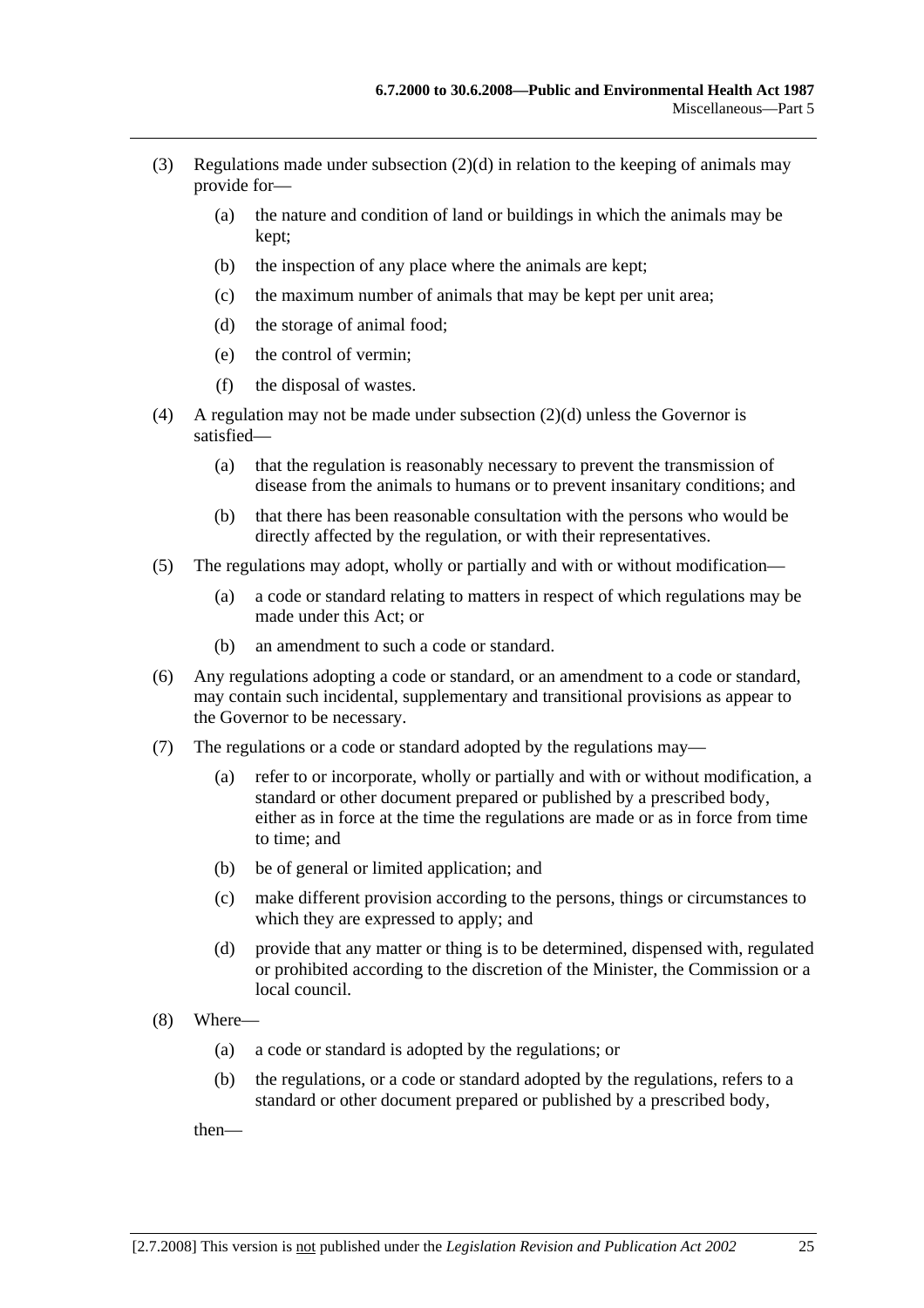- (c) a copy of the code, standard or other document must be kept available for inspection by members of the public, without charge and during normal office hours, at an office or offices specified in the regulations; and
- (d) in any legal proceedings, evidence of the contents of the code, standard or other document may be given by production of a document purporting to be certified by or on behalf of the Minister as a true copy of the code, standard or other document; and
- (e) the code, standard or other document has effect as if it were a regulation made under this Act.

# **Schedule 1—Notifiable diseases**

Acquired Immuno-Deficiency Syndrome Arbovirus Infection Brucellosis Campylobacter Infection Chlamydia Infection Cholera Cryptosporidiosis Diphtheria Food Poisoning Gonococcal Infection Haemophilus Influenzae Infection Human Immunodeficiency Virus Infection Hydatid Disease Legionellosis Leptospirosis Listeriosis Malaria Measles Meningococcal Infection Mumps Mycobacterial Infection Pertussis Plague Poliomyelitis Q Fever Rabies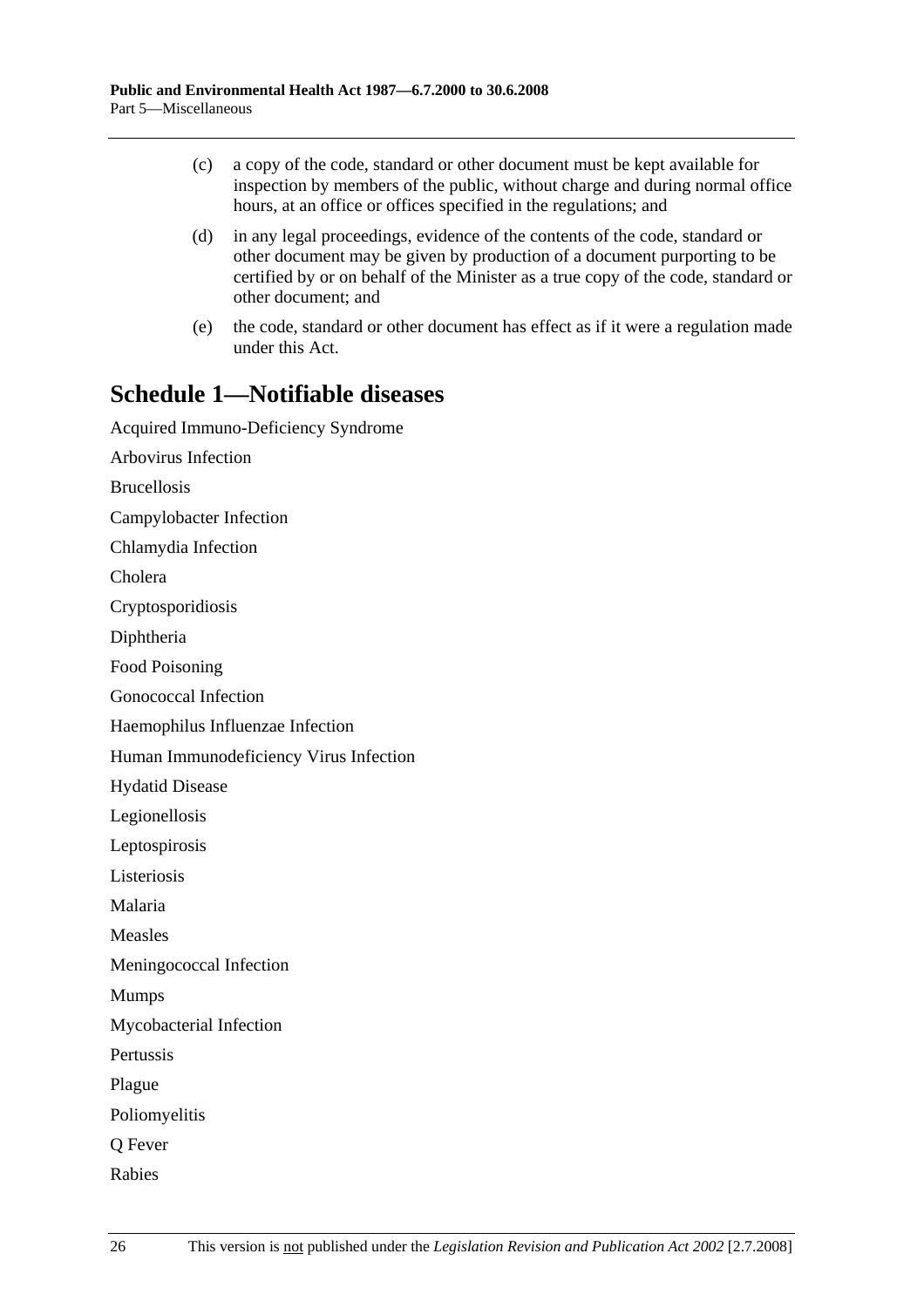### Rubella

Salmonella Infection Shigella Infection

Syphilis

Tetanus

Viral Haemorrhagic Fever

Viral Hepatitis

Yellow Fever

Yersinia Infection

# **Schedule 2—Controlled notifiable diseases**

Acquired Immuno-Deficiency Syndrome Cholera Diphtheria Haemophilus Influenzae Infection Human Immunodeficiency Virus Infection Measles Meningococcal Infection Mycobacterial Infection Plague Poliomyelitis Rabies Salmonella Infection Shigella Infection Viral Haemorrhagic Fever Viral Hepatitis Yellow Fever

# **Schedule 3—Repeal of certain Acts and transitional provisions**

## **1—Repeal of certain Acts**

(1) The following Acts are repealed:

The *Health Act 1935* The *Noxious Trades Act 1943* The *Venereal Diseases Act 1947*.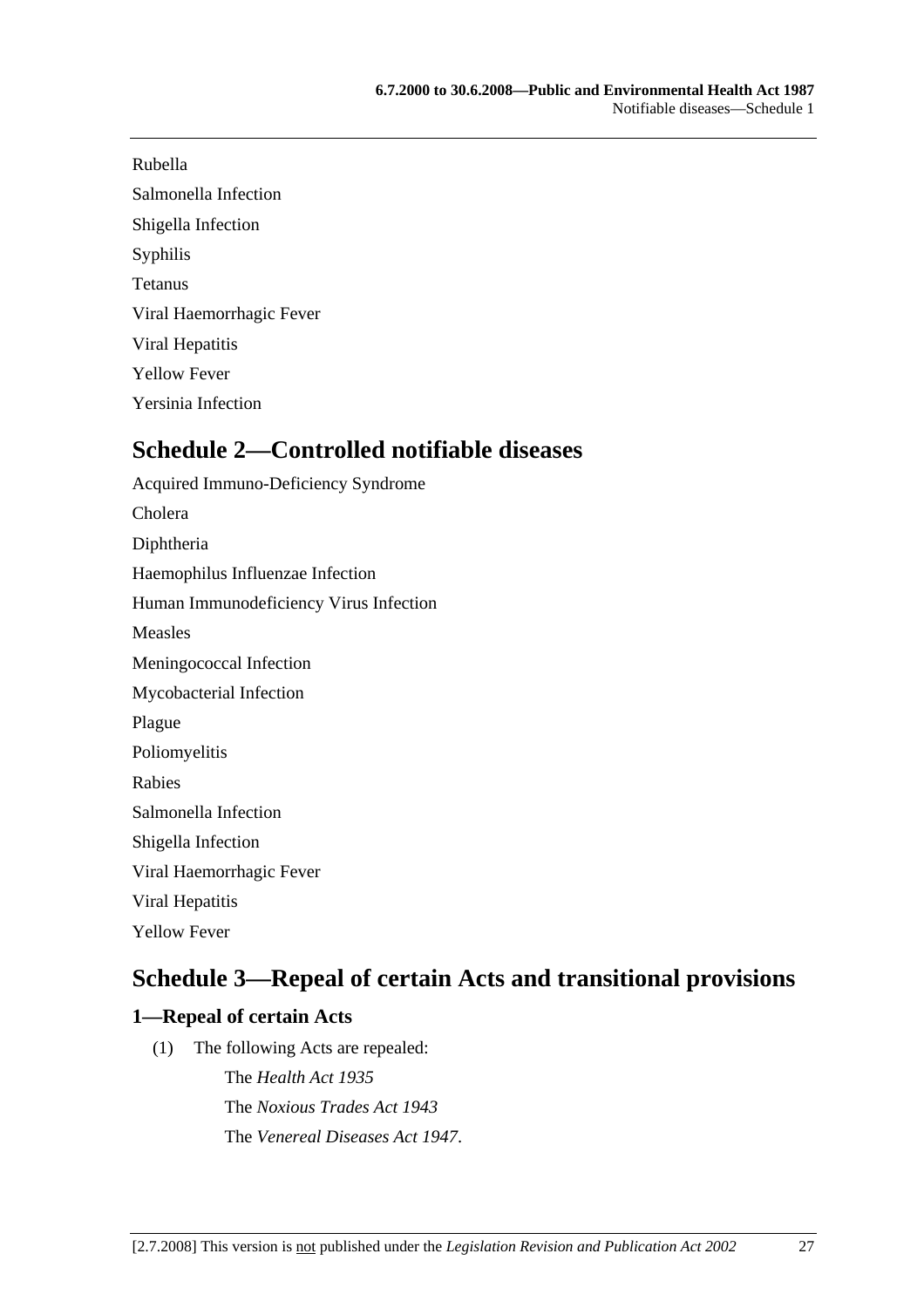- (2) The Governor may, by proclamation, suspend the repeal of specified provisions of the *Health Act 1935* until a subsequent day fixed in the proclamation, or a day to be fixed by subsequent proclamation.
- 2 The following transitional provisions apply in relation to the repeal of the *Health Act 1935*:
	- (a) a proclamation made by the Governor under the *Health Act 1935* declaring a disease to be an infectious disease or a notifiable disease and in force immediately before the repeal of the provisions of that Act providing for the making of the proclamation shall be deemed to be a prescription under this Act that the disease is a notifiable disease; and
	- (b) a resolution passed by a local board of health under the *Health Act 1935*, and in force immediately before the repeal of the provisions of that Act providing for the passing of the resolution shall be deemed to be a resolution passed pursuant to this Act by the local council that constituted that local board; and
	- (c) where a county board of health was in existence immediately before the repeal of those provisions of the *Health Act 1935*, that provide for county boards of health, the assets and liabilities of the county board shall be divided—
		- (i) by agreement, between the local councils in respect of which the county board was constituted; or
		- (ii) if agreement cannot be reached by those local councils, according to the directions of the Minister of Local Government; and
	- (d) all actions and proceedings which but for the repeal of provisions of the *Health Act 1935*, could have been taken or commenced by an authorised officer or local board of health may be taken or commenced by an authorised officer or a local council; and
	- (e) all actions and proceedings which before the repeal of provisions of the *Health Act 1935*, had been taken or commenced by an authorised officer or local board of health under that Act may be continued in all respects by the authorised officer or a local council; and
	- (f) the Council may require a local council to provide a report (in a form approved by the Council) on the sanitary condition of its area immediately before the repeal of any of the provisions of the *Health Act 1935*.
- 3 The *Acts Interpretation Act 1915* shall, except to the extent of any inconsistency with the provisions of this Schedule, apply to the repeal of the Acts referred to in clause 1.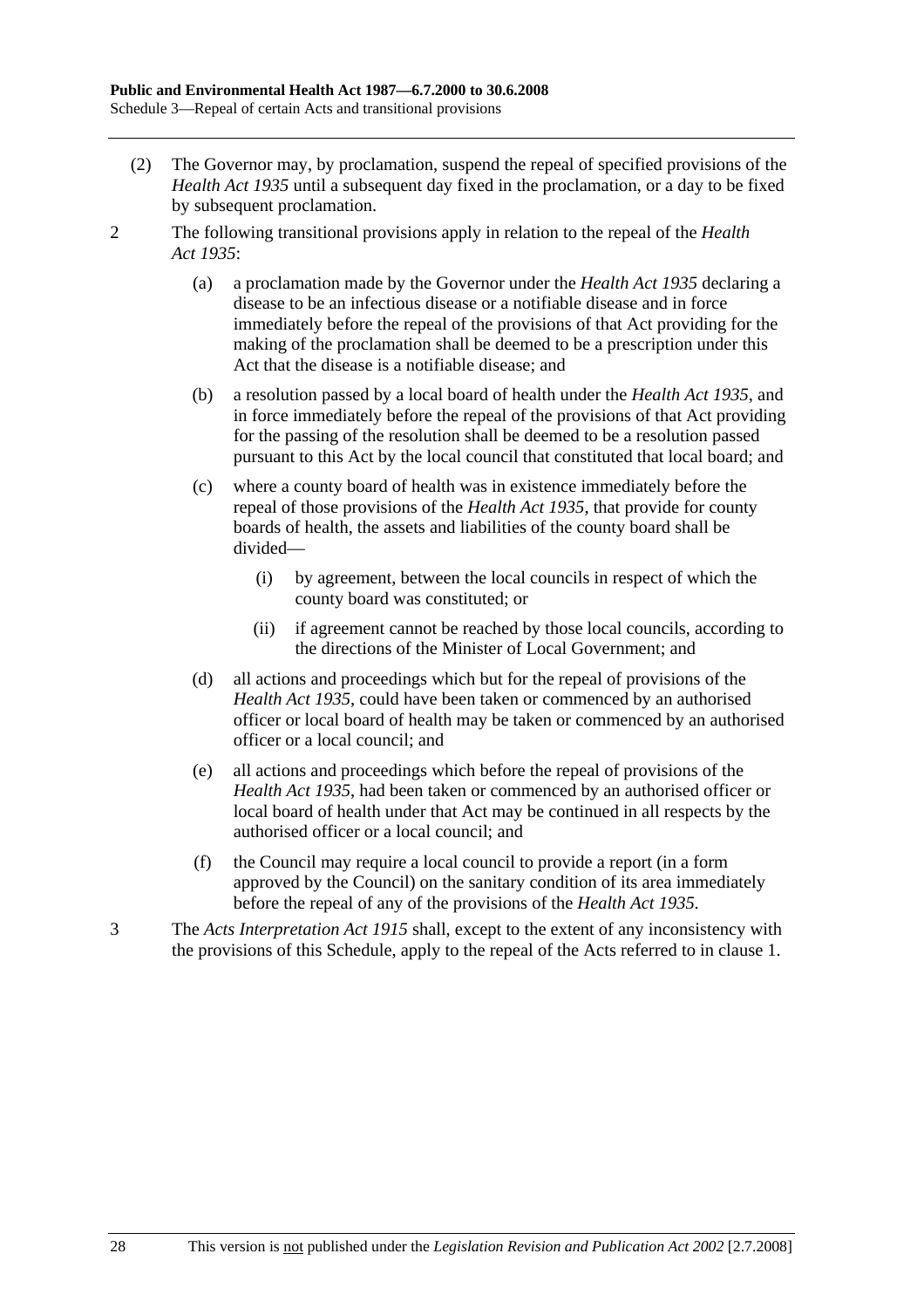# **Legislative history**

### **Notes**

- Amendments of this version that are uncommenced are not incorporated into the text.
- Please note—References in the legislation to other legislation or instruments or to titles of bodies or offices are not automatically updated as part of the program for the revision and publication of legislation and therefore may be obsolete.
- Earlier versions of this Act (historical versions) are listed at the end of the legislative history.
- For further information relating to the Act and subordinate legislation made under the Act see the Index of South Australian Statutes or www.legislation.sa.gov.au.

## **Principal Act and amendments**

New entries appear in bold.

| Year | N <sub>0</sub> | Title                                                                                              | Assent     | Commencement                                                                                                                                                                                                                                                                                                                                                                                                     |
|------|----------------|----------------------------------------------------------------------------------------------------|------------|------------------------------------------------------------------------------------------------------------------------------------------------------------------------------------------------------------------------------------------------------------------------------------------------------------------------------------------------------------------------------------------------------------------|
| 1987 | 36             | <b>Public and Environmental Health</b><br>Act 1987                                                 | 23.4.1987  | 7.12.1989 (Gazette 7.12.1989 p1700)<br>except ss 7, 13-29, 39, 44, Sch 3<br>$(cl 2(b), (c) \& (f))$ and the repeal of the<br>Noxious Trades Act 1943-1.7.1991<br>(Gazette 6.6.1991 $p1774$ ) and except the<br>repeal of Pt 9AA of the Health<br>Act 1935-10.3.1995 (Gazette<br>$8.12.1994$ $p1943$ ) and except the repeal<br>of the remainder of the Health<br>Act 1935-15.5.1995 (Gazette<br>11.5.1995 p2135) |
| 1991 | -7             | <b>Statutes Amendment (Water</b><br>Resources) Act 1991                                            | 28.3.1991  | 15.7.1991 (Gazette 11.7.1991 p244)                                                                                                                                                                                                                                                                                                                                                                               |
| 1992 | 71             | <b>Statutes Amendment (Expiation of</b><br>Offences) Act 1992                                      | 19.11.1992 | 1.3.1993 (Gazette 18.2.1993 p600)                                                                                                                                                                                                                                                                                                                                                                                |
| 1993 | 9              | <b>Public and Environmental Health</b><br>(Review) Amendment Act 1993                              | 25.3.1993  | 1.7.1993 (Gazette 1.7.1993 p196)                                                                                                                                                                                                                                                                                                                                                                                 |
| 1996 | -14            | <b>Public and Environmental Health</b><br>(Notification of Diseases)<br>Amendment Act 1996         | 24.4.1996  | 1.8.1996 (Gazette 1.8.1996 p223)                                                                                                                                                                                                                                                                                                                                                                                 |
| 2000 | $\overline{4}$ | District Court (Administrative and<br>Disciplinary Division) Amendment<br>Act 2000                 | 20.4.2000  | Sch 1 (cl 34)-1.6.2000 ( <i>Gazette</i><br>18.5.2000 p2554)                                                                                                                                                                                                                                                                                                                                                      |
| 2000 | 34             | South Australian Health Commission 6.7.2000<br>(Administrative Arrangements)<br>Amendment Act 2000 |            | Sch 1 (cl 13)–6.7.2000 ( <i>Gazette</i><br>6.7.2000 p5                                                                                                                                                                                                                                                                                                                                                           |
| 2008 | 3              | Health Care Act 2008                                                                               | 13.3.2008  | Sch 4 (cll 22-31)-1.7.2008 (Gazette<br>26.6.2008 p2563)                                                                                                                                                                                                                                                                                                                                                          |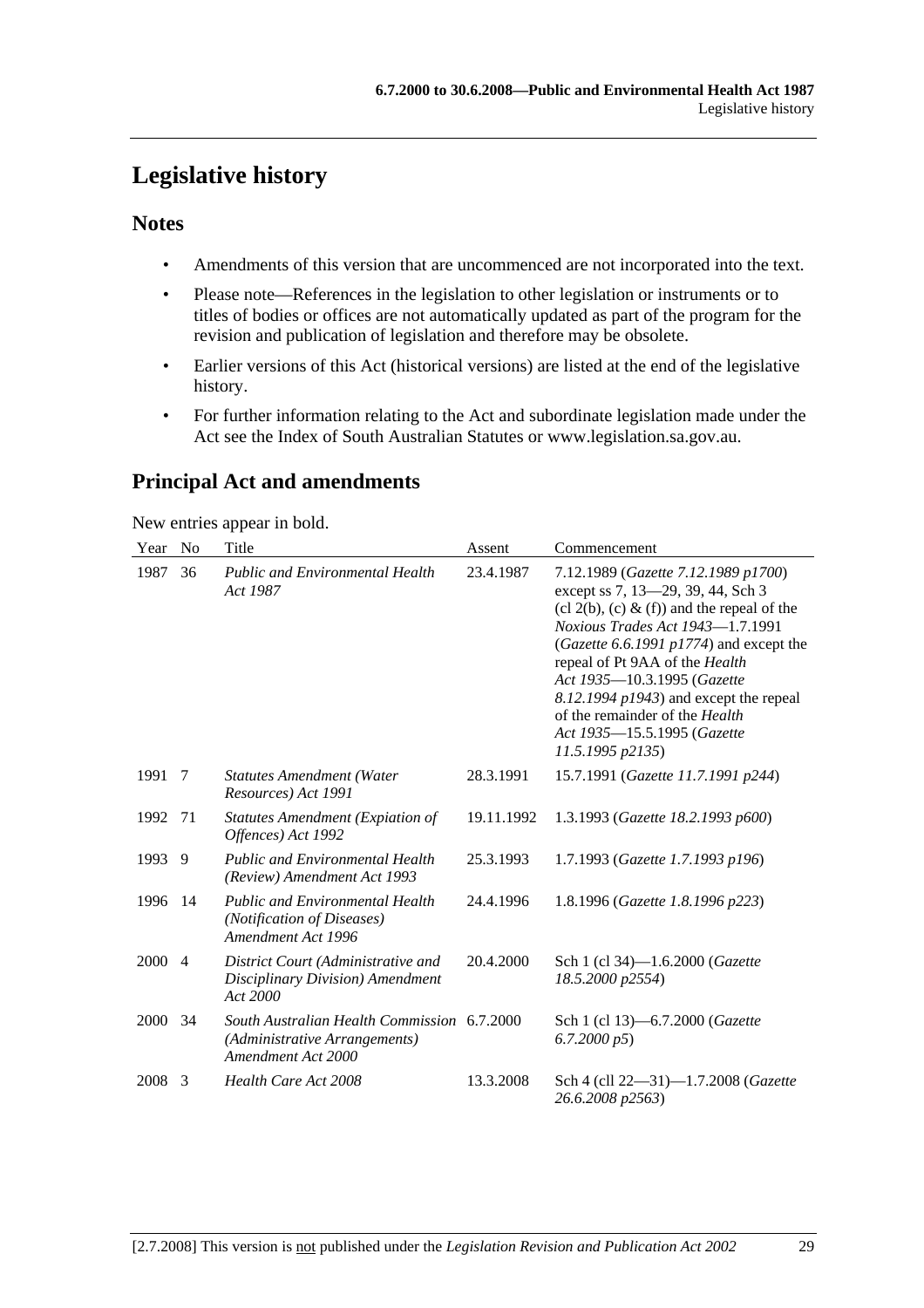## **Provisions amended**

New entries appear in bold.

Entries that relate to provisions that have been deleted appear in italics.

| Provision               | How varied                                                            | Commencement |  |
|-------------------------|-----------------------------------------------------------------------|--------------|--|
| Pt1                     |                                                                       |              |  |
| s <sub>2</sub>          | omitted under Legislation Revision and<br><b>Publication Act 2002</b> |              |  |
| s 3                     |                                                                       |              |  |
| $s \; 3(1)$             |                                                                       |              |  |
| the authority           | amended by 34/2000 Sch 1 cl 13(a)                                     | 6.7.2000     |  |
| authorised officer      | amended by 34/2000 Sch 1 cl 13(b)                                     | 6.7.2000     |  |
| child                   | inserted by $9/1993$ s $3(a)$                                         | 1.7.1993     |  |
| the Department          | inserted by $34/2000$ Sch 1 cl $13(c)$                                | 6.7.2000     |  |
| notifiable disease      | substituted by $9/1993$ s $3(b)$                                      | 1.7.1993     |  |
| vermin                  | inserted by $9/1993$ s $3(c)$                                         | 1.7.1993     |  |
| waste control<br>system | inserted by $9/1993$ s $3(c)$                                         | 1.7.1993     |  |
| Pt 2                    |                                                                       |              |  |
| Pt 2 Div 1              |                                                                       |              |  |
| s <sub>5</sub>          | deleted by $34/2000$ Sch 1 cl $13(d)$                                 | 6.7.2000     |  |
| s <sub>6</sub>          |                                                                       |              |  |
| s(6a1)                  | inserted by $34/2000$ Sch 1 cl 13(e)                                  | 6.7.2000     |  |
| s(6(1))                 | substituted by $9/1993$ s $4(a)$                                      | 1.7.1993     |  |
| s(6(1a))                | inserted by $9/1993$ s $4(a)$                                         | 1.7.1993     |  |
| s(6(2))                 | amended by $9/1993$ s $4(b)$                                          | 1.7.1993     |  |
|                         | amended by 34/2000 Sch 1 cl 13(f)                                     | 6.7.2000     |  |
| s(4)                    | amended by $34/2000$ Sch 1 cl $13(g)$                                 | 6.7.2000     |  |
| s <sub>7</sub>          |                                                                       |              |  |
| s $7(1)$ — $(4)$        | amended by 34/2000 Sch 1 cl 13(h)                                     | 6.7.2000     |  |
| Pt 2 Div 2              |                                                                       |              |  |
| s <sub>8</sub>          |                                                                       |              |  |
| s(2)                    | amended by 34/2000 Sch 1 cl 13(i), (j)                                | 6.7.2000     |  |
| s 9                     |                                                                       |              |  |
| $s \frac{9(2)}{2}$      | deleted by $34/2000$ Sch 1 cl $13(k)$                                 | 6.7.2000     |  |
| Pt 2 Div 3              | inserted by 9/1993 s 5                                                | 1.7.1993     |  |
| s 12A                   |                                                                       |              |  |
| s 12A(1)                | amended by 34/2000 Sch 1 cl 13(l)                                     | 6.7.2000     |  |
| s 12A(5)                | amended by 34/2000 Sch 1 cl 13(m)                                     | 6.7.2000     |  |
| s 12A(8)                | amended by 34/2000 Sch 1 cl 13(n)                                     | 6.7.2000     |  |
| s 12A(10)               | amended by 34/2000 Sch 1 cl 13(o)                                     | 6.7.2000     |  |
| s 12A(12)               | amended by 34/2000 Sch 1 cl 13(p)                                     | 6.7.2000     |  |

Pt 3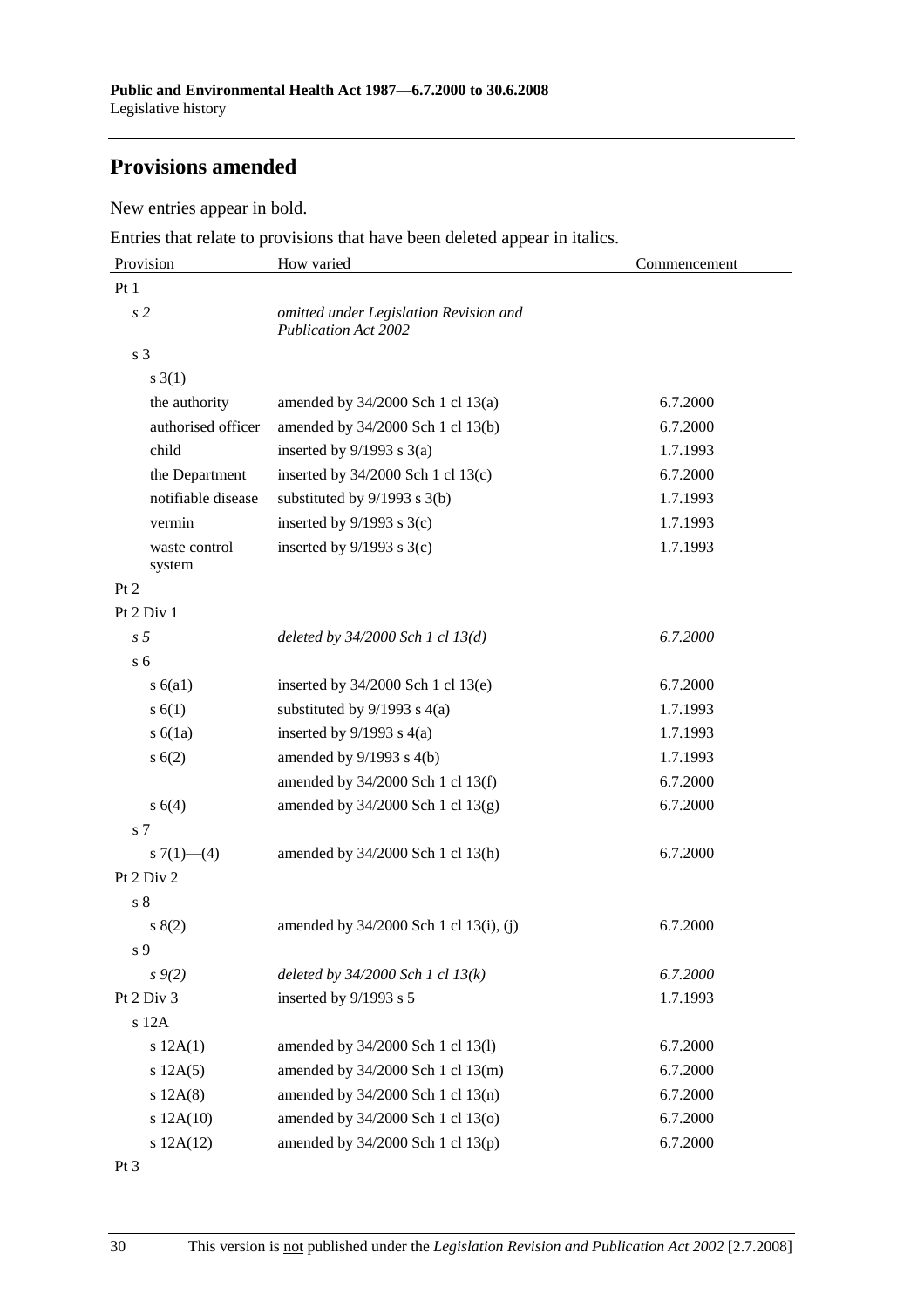| Pt3 Div1            | deleted by $9/1993 s 6$                     | 1.7.1993  |
|---------------------|---------------------------------------------|-----------|
| Pt 3 Div 2          |                                             |           |
| s 15                |                                             |           |
| s $15(3)$ and $(5)$ | amended by 71/1992 s 3(1) (Sch)             | 1.3.1993  |
|                     | amended by 9/1993 s 18                      | 1.7.1993  |
| s 16                |                                             |           |
| s 16(1)             | amended by 71/1992 s 3(1) (Sch)             | 1.3.1993  |
|                     | amended by 9/1993 s 18                      | 1.7.1993  |
| s 17                |                                             |           |
| 17(2)               | amended by 71/1992 s 3(1) (Sch)             | 1.3.1993  |
|                     | amended by 9/1993 s 18                      | 1.7.1993  |
| s 18                |                                             |           |
| s $18(1)$ and $(2)$ | amended by 9/1993 s 18                      | 1.7.1993  |
| s 18(4)             | amended by 71/1992 s 3(1) (Sch)             | 1.3.1993  |
|                     | amended by 9/1993 s 18                      | 1.7.1993  |
| s 19                |                                             |           |
| s $19(1)$ and $(3)$ | amended by 71/1992 s 3(1) (Sch)             | 1.3.1993  |
|                     | amended by 9/1993 s 18                      | 1.7.1993  |
| s 20                |                                             |           |
| $s \ 20(2)$ and (4) | amended by 71/1992 s 3(1) (Sch)             | 1.3.1993  |
|                     | amended by 9/1993 s 18                      | 1.7.1993  |
| Pt 3 Div 3          |                                             |           |
| s 21                |                                             |           |
| $s \ 21(1)$ and (3) | amended by 9/1993 s 18                      | 1.7.1993  |
| $s \, 21(5)$        | inserted by $7/1991$ s $6(a)$               | 15.7.1991 |
| s 22                |                                             |           |
| $s\,22(1)$          | substituted by $7/1991$ s $6(b)$            | 15.7.1991 |
| $s\ 22(2)$          | amended by 9/1993 s 18                      | 1.7.1993  |
| Pt 3 Div 5          |                                             |           |
| s26                 |                                             |           |
| $s \, 26(1)$        | amended by $34/2000$ Sch 1 cl 13(q), (r)    | 6.7.2000  |
| s 29                |                                             |           |
| $s\,29(1)$          | amended by 4/2000 s 9(1) (Sch 1 cl 34(a))   | 1.6.2000  |
| $s\,29(1a)$         | inserted by 9/1993 s 7                      | 1.7.1993  |
|                     | amended by 4/2000 s 9(1) (Sch 1 cl 34(b))   | 1.6.2000  |
| $s\,29(2)$          | deleted by $4/2000 s 9(1)$ (Sch 1 cl 34(c)) | 1.6.2000  |
| Pt 4                |                                             |           |
| s 30                |                                             |           |
| $s \ 30(1)$         | amended by 71/1992 s 3(1) (Sch)             | 1.3.1993  |
|                     | amended by 9/1993 s 18                      | 1.7.1993  |
|                     | amended by $14/1996$ s $3(a)$ , (b)         | 1.8.1996  |
|                     | amended by 34/2000 Sch 1 cl 13(s)           | 6.7.2000  |
|                     |                                             |           |
| $s \ 30(2)$ and (3) | amended by 34/2000 Sch 1 cl 13(s)           | 6.7.2000  |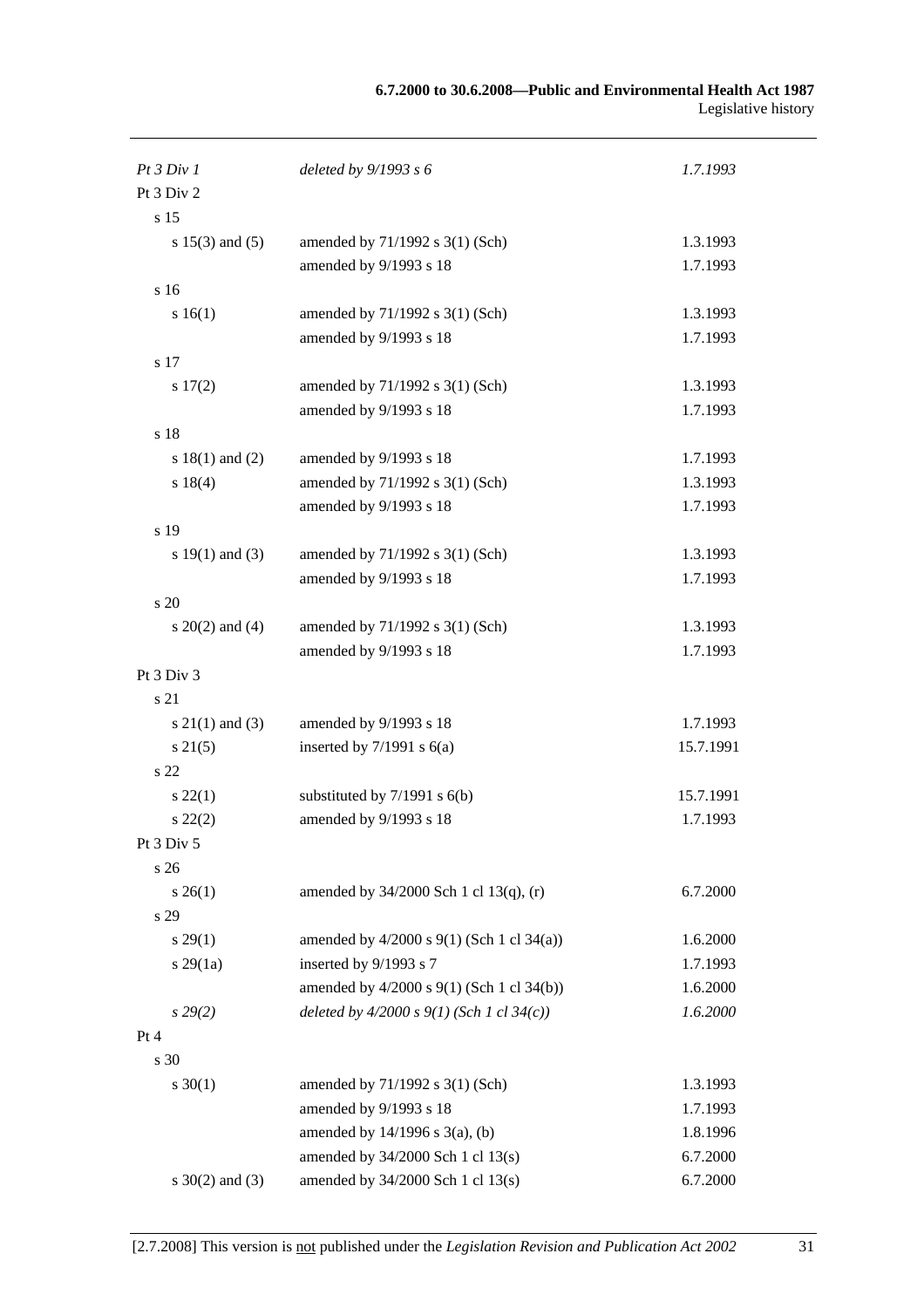| $s \ 30(4)$                  | substituted by $14/1996$ s $3(c)$           | 1.8.1996 |
|------------------------------|---------------------------------------------|----------|
|                              | amended by 34/2000 Sch 1 cl 13(s)           | 6.7.2000 |
| $s \ 30(5)$                  | amended by 14/1996 s 3(d)                   | 1.8.1996 |
|                              | amended by 34/2000 Sch 1 cl 13(s)           | 6.7.2000 |
| $s \, 30(7)$                 | deleted by $14/1996 s 3(e)$                 | 1.8.1996 |
| s 33                         |                                             |          |
| $s \, 33(2)$                 | amended by 34/2000 Sch 1 cl 13(t)           | 6.7.2000 |
| $s \, 33(5)$                 | amended by 71/1992 s 3(1) (Sch)             | 1.3.1993 |
|                              | amended by 9/1993 s 18                      | 1.7.1993 |
| s 35                         | amended by 34/2000 Sch 1 cl 13(u)           | 6.7.2000 |
| s 36                         |                                             |          |
| $s \; 36(1)$                 | amended by $9/1993$ s $8(a)$                | 1.7.1993 |
| $s \; 36(3)$                 | amended by 71/1992 s 3(1) (Sch)             | 1.3.1993 |
|                              | amended by 9/1993 s 18                      | 1.7.1993 |
| $s \; 36(9)$                 | amended by $9/1993$ s $8(b)$                | 1.7.1993 |
| s 37                         |                                             |          |
| $s \frac{37(1)}{2}$          | amended by 9/1993 s 18                      | 1.7.1993 |
| $s \frac{37(2) - (4)}{2}$    | deleted by 9/1993 s 9                       | 1.7.1993 |
| Pt 5                         |                                             |          |
| s 38                         |                                             |          |
| $s \ 38(1)$                  | amended by $9/1993$ s $10(a)$               | 1.7.1993 |
| $s \frac{38}{2a}$ and $(2b)$ | inserted by $9/1993$ s $10(b)$              | 1.7.1993 |
| $s \ 38(4)$                  | amended by 9/1993 s 18                      | 1.7.1993 |
| s 40                         |                                             |          |
| $s\ 40(1)$                   | amended by $34/2000$ Sch 1 cl $13(v)$       | 6.7.2000 |
| s 41                         |                                             |          |
| $s\ 41(1)$                   | substituted by $34/2000$ Sch 1 cl 13(w)     | 6.7.2000 |
| $s\ 41(2)$                   | amended by 71/1992 s 3(1) (Sch)             | 1.3.1993 |
|                              | amended by 9/1993 s 18                      | 1.7.1993 |
| $s\ 41(4)$                   | inserted by 9/1993 s 11                     | 1.7.1993 |
| s 42                         | amended by 9/1993 s 18                      | 1.7.1993 |
| s 42A                        | inserted by 9/1993 s 12                     | 1.7.1993 |
| s 43A                        | inserted by 9/1993 s 13                     | 1.7.1993 |
| s 44                         |                                             |          |
| $s\,44(2)$                   | amended by $34/2000$ Sch 1 cl $13(x)$       | 6.7.2000 |
| $s\,44(3)$                   | amended by $34/2000$ Sch 1 cl $13(y)$ —(za) | 6.7.2000 |
| s <sub>45</sub>              |                                             |          |
| $s\,45(1)$                   | substituted by $9/1993$ s $14(a)$           | 1.7.1993 |
| $s\,45(1a)$                  | inserted by $9/1993$ s $14(a)$              | 1.7.1993 |
| $s\,45(2)$                   | amended by 34/2000 Sch 1 cl 13(zb)          | 6.7.2000 |
| $s\,45(2a)$                  | inserted by $9/1993$ s $14(b)$              | 1.7.1993 |
| $s\,45(4)$                   | amended by 9/1993 s 18                      | 1.7.1993 |

s 47